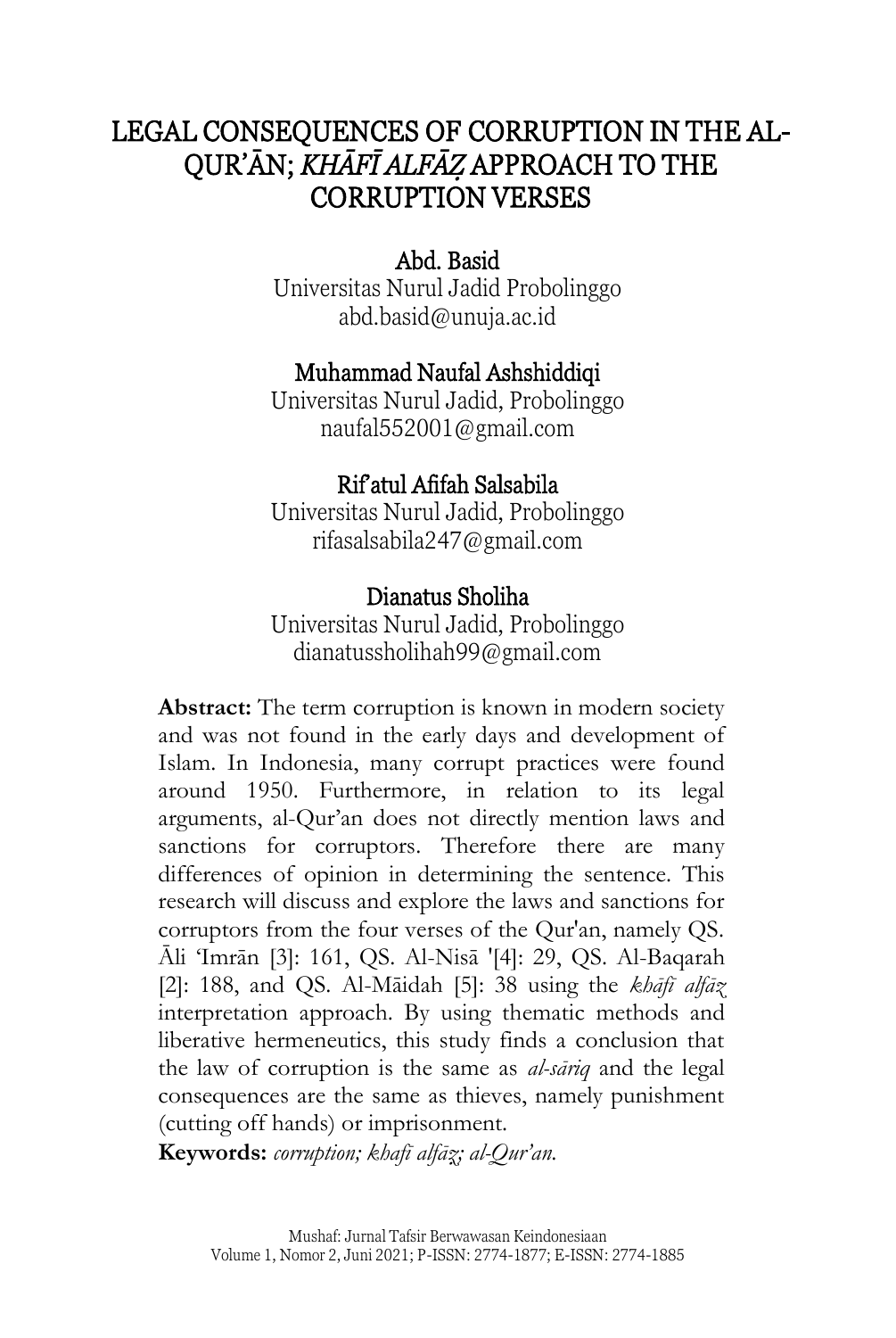### **Introduction**

Al-Qur'an is a book of laws and guidelines for all Muslims that regulate all aspects of human life. (Surah Al-An'ām [6]: 38), not only regulates vertical relationship (which is related to Allah SWT.), But also horizontal (relations with each other). To understand the Qur'an, one needs the knowledge of exegesis in order to understand hidden meanings that are not foreseen and foreseeable beforehand — even by nonarab people whose culture and language are not Arabic. History has proven that many scholars of the Qur'an have succeeded in becoming a reference in the field of the Qur'an and Arabic even though the culture and mother tongue is *'ajam*. related to this, Allah swt. indeed promised that He would facilitate the understanding of the Qur'an for those who wish to make it a lesson, so that Allah will bestow bounties and help him understand this main book (Surah al-Qamar [54]: 17- 22 and 32-40).

In conveying its message, al-Qur'an uses *uslūb* or a very beautiful and diverse language model. Of course, the *uslūb* variety has its own purposes and conditions. Therefore, to understand the meaning in it, the reader must master some knowledge and several rules in interpreting the Qur'an. Included from the several rules of interpretation are the rules of *khafi alfāz*}. <sup>1</sup> *Khafī alfāz*} is a *lafz*} whose legal instructions or propositions are not clearly stated (vague).<sup>2</sup> On the other hand, it is *wudūh*} *alfāz*}, which is a *lafz*} whose legal instructions or propositions are clearly stated. In this study, we will discuss the verses about *al-sāriq* using the *khafī afāz*} principle approach. *Khafī* is a *nass* which has no clear meaning, because something new came later.

In Sura al-Māidah verse 38, it is explained about the punishment for those who steal (*al-sāriq*). What is meant by *lafz alsāriq* is taking treasure in a hidden or stored place, by secretly or in secret.<sup>3</sup> In accordance with this *nass*, the thief will be subject to

<sup>1</sup> Ahmad Fawaid, "Kaidah Mutarâdif Al-Alfâz Dalam Al-Qur'an," *Mutawatir: Jurnal Keilmuan Tafsir Hadith* 5, no. 1 (2015): 142–57.

<sup>2</sup> Khālid' Abd al-Rahmān Al-Akk, *Usūl Al-Tafsīr Wa Qawā'iduhu* (Beirūt: Dār al-Nafāis, 1986), 343.

<sup>3</sup> Wahbah Al-Zuhailī, *Al-Tafsīr Al-Munīr* (Damaskus: Dār al-Fikr, 2009). III., 350.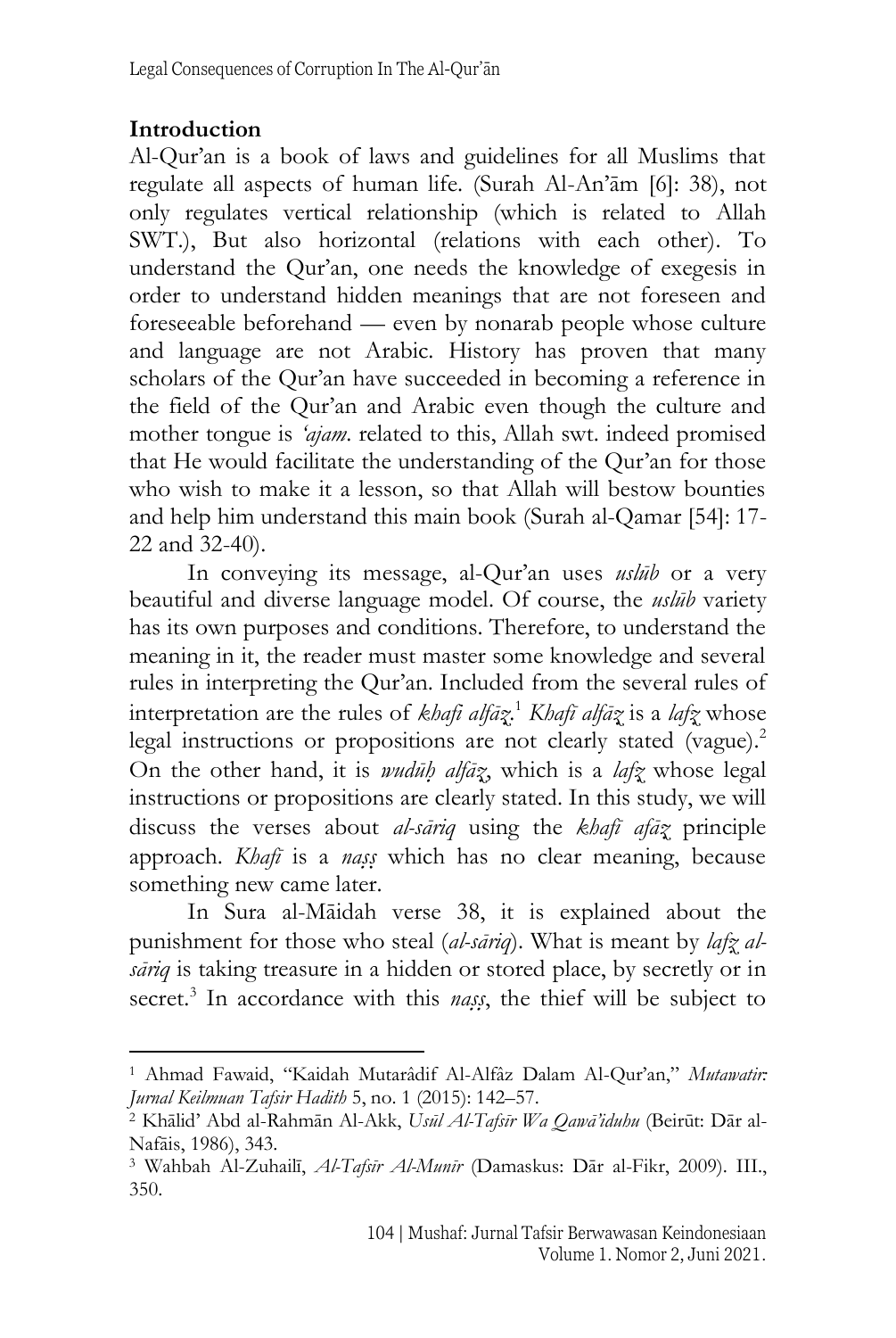cutting off his hand. Such is the text of the verse (*wudūh alfāz*) that those who are cut off their hands are those who take other people's property in a secret and hidden way. Along with the passage of time and the development of the times, the reality is that we find there are many modes that a person takes to take things that are not their right. The various modes that emerged later, eventually became new terms from *lafz*} *al-sāriq*. Sometimes it is done by robbing, pickpocketing, taking the shroud from the grave, or even what is happening now in the wilds of the world, including in Indonesia, is a practice of corruption.

Corruption is no stranger to our ears. Various media, television, and social media, have often broadcast news about this. The perpetrators are not half-hearted, they are those with ties. Corruption is often coupled with two other words, namely collusion and nepotism, so that there are terms corruption, collusion and nepotism which are commonly referred to as KKN. Our country - according to the corruption perception index shows that Indonesia ranks ninety, among several countries in the world that frequently commit acts of corruption.<sup>4</sup> The corruptors, robbers, thieves, and others are one of the terms that only came after the meaning of *al-sāriq*. With the new terms comes for theft meaning, then the question arises whether corruption can be categorized as al-sāriq and what are the legal consequences it will cause?

This article will answer the two questions mentioned above by using the approach of one of the interpretation rules, *khafī alfāz*} and also will try to discuss corruption which is one of the new terms of al-sāriq, especially the corrupt practices that often occur around us. As a methodological step, this article uses two methods as a tool to understand corruption verses from the perspective of the Qur'an, that is the thematic method and liberative hermeneutics. The thematic method is used to sort and select the verses of the al-Qur'an that are in accordance with the theme, namely corruption, while the liberative hermeneutic method is used to analyze data from themes and verses that have been sorted

<sup>4</sup> Elwi Danil, *Korupsi: Konsep, Tindak Pidana Dan Pemberantasannya* (PT. RajaGrafindo Persada, 2021), 176.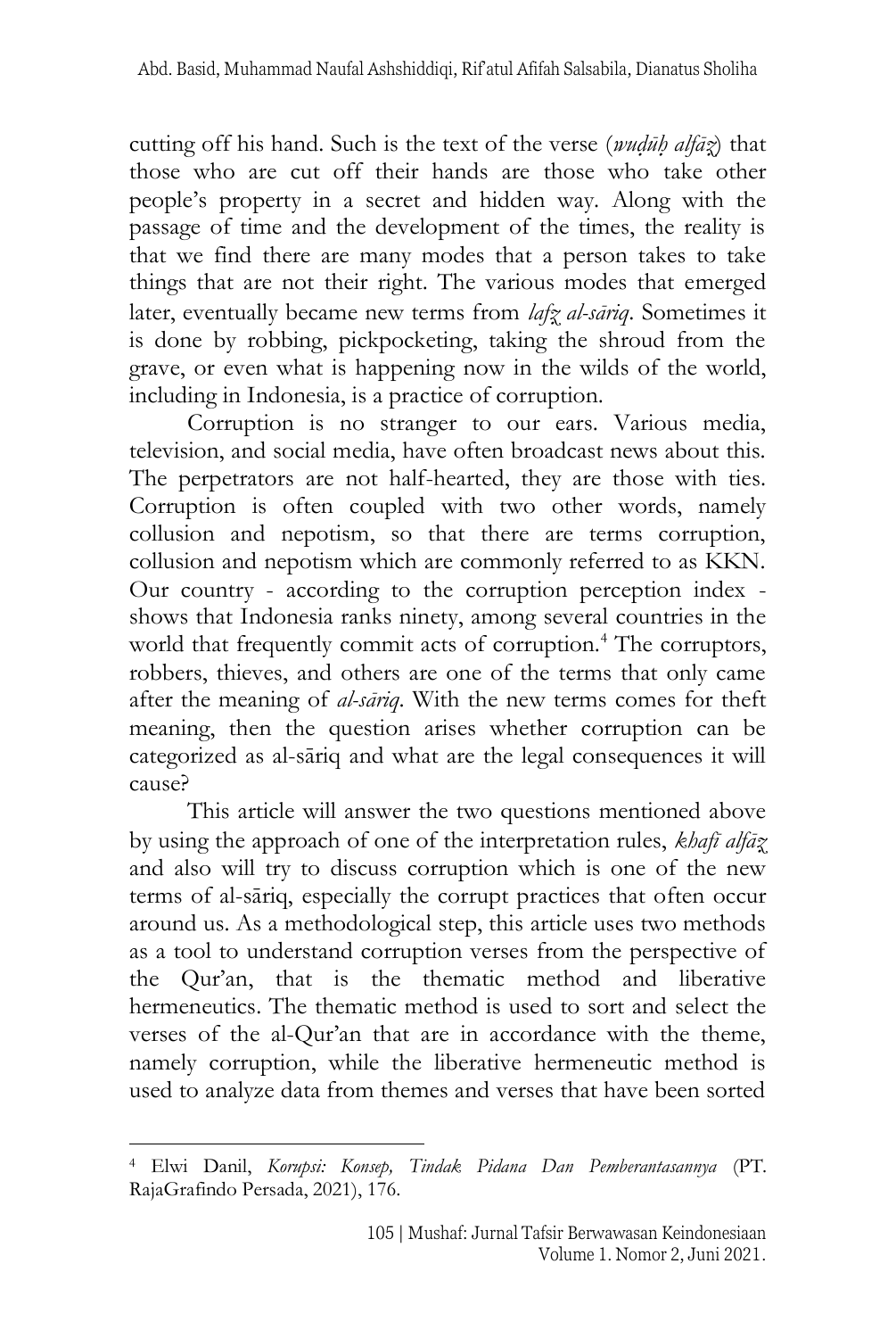and selected using the first method and their relation to interpretation rules of *khāfī alfāz*}

According to al-Farmawī, there are seven steps to apply thematic methods in the Qur'an: *First*, determining the problem or topic to be discussed (in this case taking the rights of others); *second*, compile verses related to the problem; *third*, compiling the sequence of verses according to the period of their descent accompanied by knowledge of his *asbāb al-Nuzūl*; *fourth*, understanding the correlation of these verses in their respective surahs; *fifth*, arrange the discussion in a perfect framework; *sixth*, completing the discussion with hadiths that are relevant to the subject matter; and *seventh*, compiling verses that have the same meaning, compromising verses that are *'ām* and *khās,* muthlaq with muqayyad, and compromising verses that are outwardly contradictory.<sup>5</sup>

#### **An Overview of Corruption; Definition and History**

Many scholars have defined corruption. Corruption and corruption are in another language, corruptus: that is, changing from a just, right, and honest condition to the opposite. Corruptio from the verb corrumpere, which means to rot, to break, to shake, to turn around, to bribe, one who is damaged, enticed or bribed.<sup>6</sup> In French, as quoted by Budi Birahmat, corruption is known as corruption, while in Dutch it is known as corruptie (korruptie). According to Andi Hamzah, the word corruption, which is commonly used in Indonesian, is a plagiarism of the Dutch word korruptie.<sup>7</sup>

In the Kamus Besar Bahasa Indonesia (KBBI), corruption is misappropriation or misuse of state money (companies and so on)

<sup>5</sup> Abd Basid, "PENINGKATAN TARIF HIDUP LAYAK MELALUI PRODUKTIVITAS BEKERJA PERSPEKTIF L-QUR'AN," *Jurnal Studi Ilmu-Ilmu Al-Qur'an Dan Hadis* 21, no. 1 (2020): 173–92.

<sup>6</sup> Hasan Su'aidi, "Tindak Pencurian Dan Korupsi Perspektif Kitab Tafsir Klasik, Tengah, Kontemporer," *AQWAL Journal of Qur'an and Hadis Studies* 1, no. 1 (2021).

<sup>7</sup> Budi Birahmat and Syarial Dedi, "Korupsi Dalam Perspektif Alquran," *FOKUS Jurnal Kajian Keislaman Dan Kemasyarakatan* 3, no. 1 (2018): 65–85.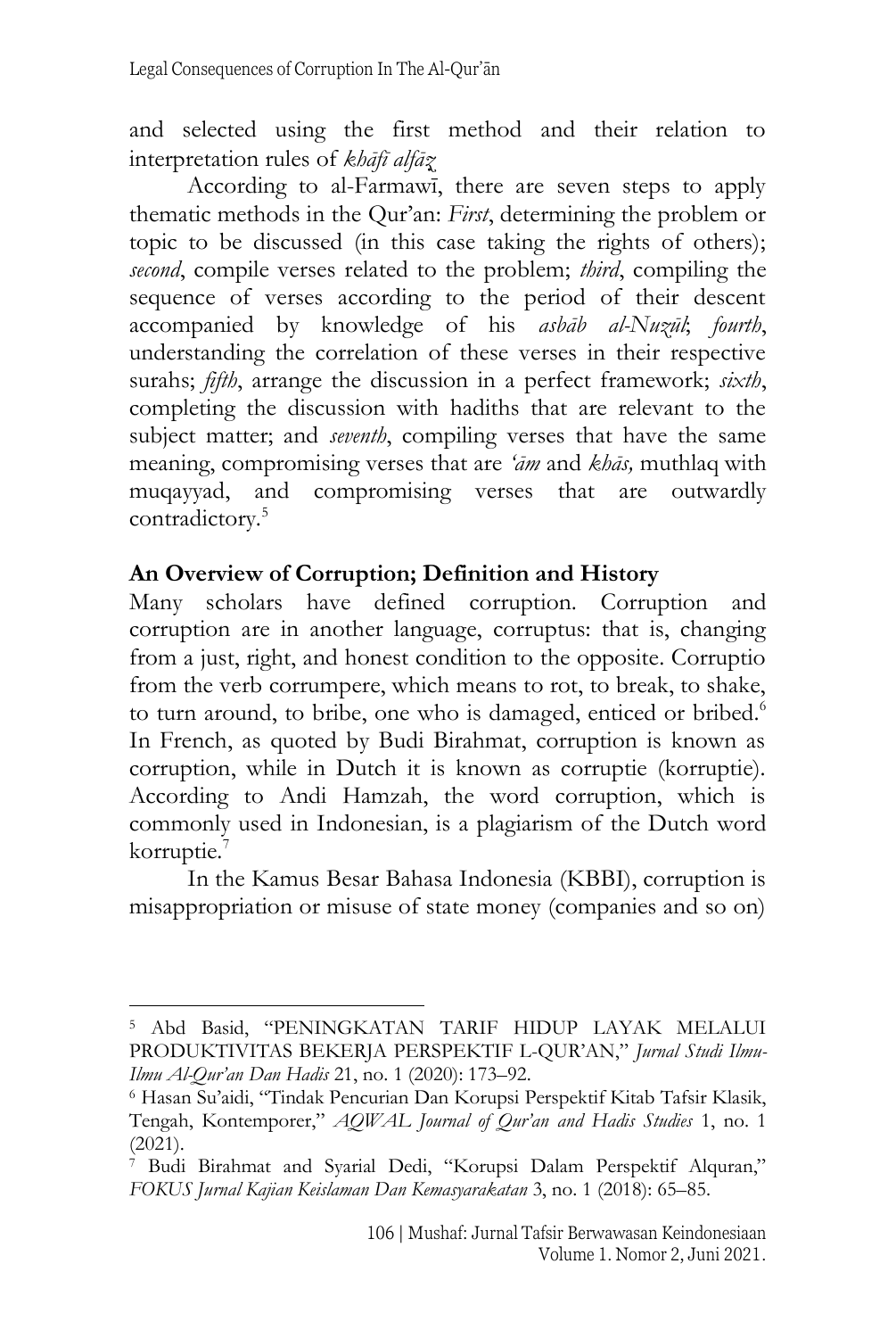for personal gain or other people.<sup>8</sup> In terms, Robert Klitgaard defines it as "corruption is the abuse of public power for personal gain". 9 In the criminal law, corruption is defined as a bad act such as embezzling money, receiving bribes and so on. Corruption is defined as a bad thing with a variety of meanings varying according to time, place and nation. This definition identifies any deviation from the norms accepted and adhered to by society with the aim of obtaining personal gain. Regarding this views, Azyumardi Azra quoted Syed Husein Alatas' broader opinion: Corruption is the abuse of trust for personal gain.<sup>10</sup>

By looking at some of the previous definitions, it can be concluded that there are two modes and models of corrupt practices, that are: a) taking and exercising the rights of others without the knowledge of the owner; and b) unlawful abuse of authority, position, or mandate to obtain personal and or group gain or benefit which may harm the public interest.

In the history of corruption, the term corruption can be found as a modern term, but the form of corruption itself has been around for a long time. About two thousand years ago, an Indian who was noted as prime minister, wrote a book entitled "Arthashastra" which discusses the problem of corruption at that time. In Islamic literature, in the 7th century Prophet Muhammad has also warned his friends to abandon all forms of actions that harm others which have become known as part of corruption.<sup>11</sup>

In the story of Karkirah, Imām al-Bukhārī narrates the hadith about corruption as follows:

<sup>8</sup> Pusat Bahasa Departemen Pendidikan Nasional, *Kamus Besar Bahasa Indonesia* (Jakarta: Balai Pustaka, 2002).

<sup>9</sup> Zainul Arifin and Irsan Irsan, "Korupsi Perizinan Dalam Perjalanan Otonomi Daerah Di Indonesia," *Lex Librum: Jurnal Ilmu Hukum* 5, no. 2 (2019): 887–96.

<sup>10</sup> Syamsul Anwar, "Fikih Anti Korupsi Perspektif Ulama Muhammadiyah," *Jakarta: Majelis Tarjih Dan Tajdid Pimpinan Pusat Muhammadiyah*, 2006.

<sup>11</sup> Romli Atmasasmita, *Sekitar Masalah Korupsi: Aspek Nasional Dan Aspek Internasional* (Mandar Maju, 2004).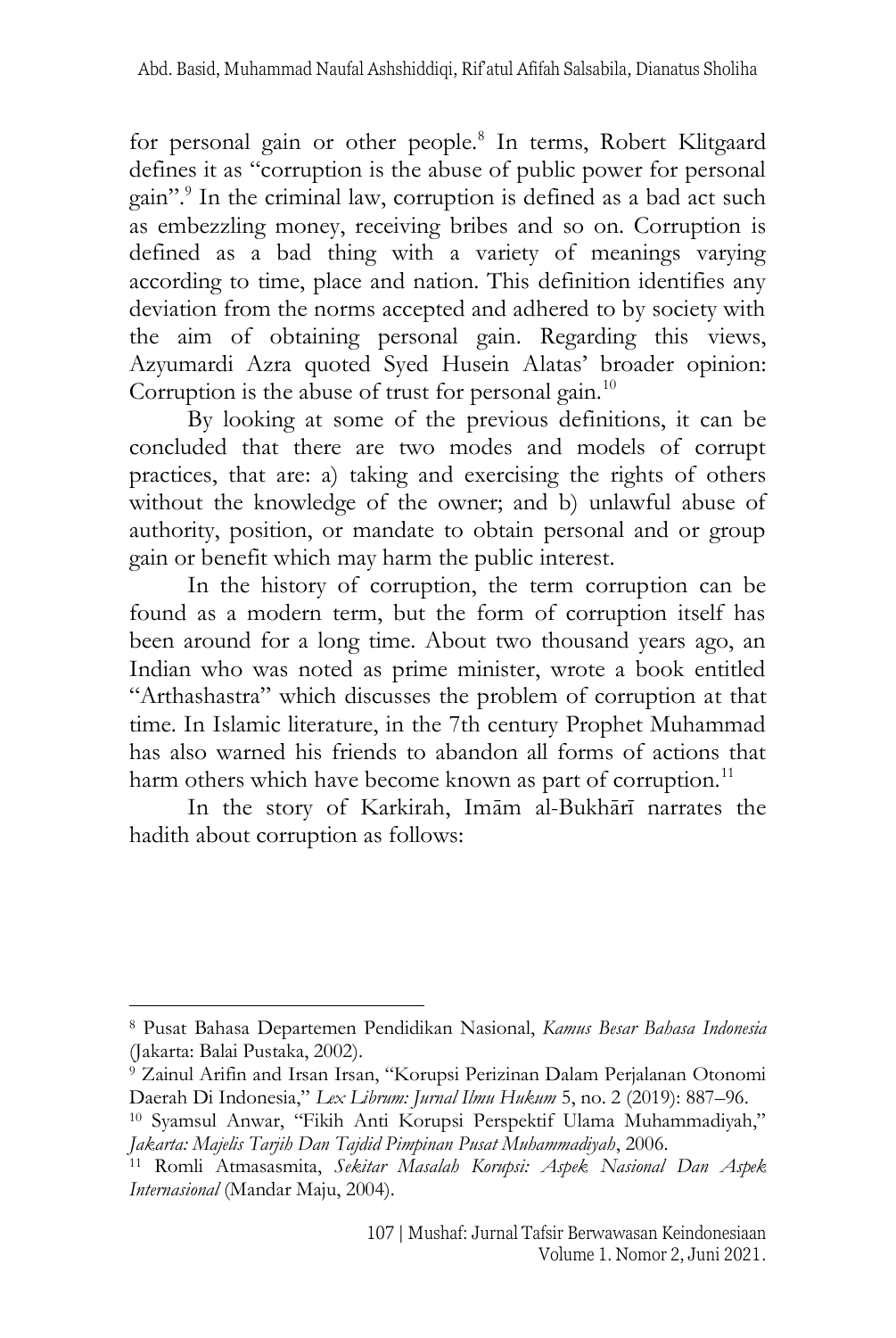عن عبد هللا معرو قال: اكن عىل ثقل النيب رجل يقال هل كرِكرة مفات، فقال النيب صىىل هللا عليه وسىّل: هو ىف النار، فذهبوا ها ى ينظرون اليه فوجدوا عباءًة قد غل .

It was narrated that 'Abdullah bin 'Amr saīd: "There was a man called Kirkah in charge of the goods of the Prophet, who died. The Prophet said: 'He is in Hell.' They went and looked, and found him wearing a garment or a cloak that he had stolen from the spoils of war."

Karkirah, whose habit was to carry the Prophet's items. During the war, when he died, it turned out that the Prophet was sentenced to hell, even the Prophet was reluctant to pray for him and asked the friends who prayed for him. Friends wonder, what on earth makes all his deeds in vain? After investigating, it turned out that Karkirah had hidden a piece of ghanīmah (booty) clothing that had not been divided into parts. In the history of Abū Dāud ghanīmah which Karkirah darkened in the form of jewelry that weighed less than 2 dirham.<sup>12</sup>

Besides that, at the time of the caliph 'Umar ibn al-Khattāb r.a. Attempts to practice corruption have also been found, given the facts that Umar once ordered a friend named Maslamah to monitor the assets of government officials. this was the caliph's attempt to eradicate corruption.

In Indonesia, corruption cases have become public consumption that can be obtained through various mass media. News about corruption cases is hardly overlooked and has made news headlines in various print and electronic media. In the General Explanation of Law Number 20 of 2001, as quoted by Elsa RM Toule, it is stated that corruption in Indonesia occurs systematically and extensively so that it is not only detrimental to state finances, but also violates the social and economic rights of the people large.<sup>13</sup>

<sup>12</sup> M A Amelia, "Korupsi Dalam Tinjauan Hukum Islam," *JURIS (Jurnal Ilmiah Syariah)* 9, no. 1 (2017): 61–86.

<sup>13</sup> Elsa R M Toule, "Eksistensi Ancaman Pidana Mati Dalam Undang-Undang Tindak Pidana Korupsi," *Jurnal Hukum PRIORIS* 3, no. 3 (2016): 103–10.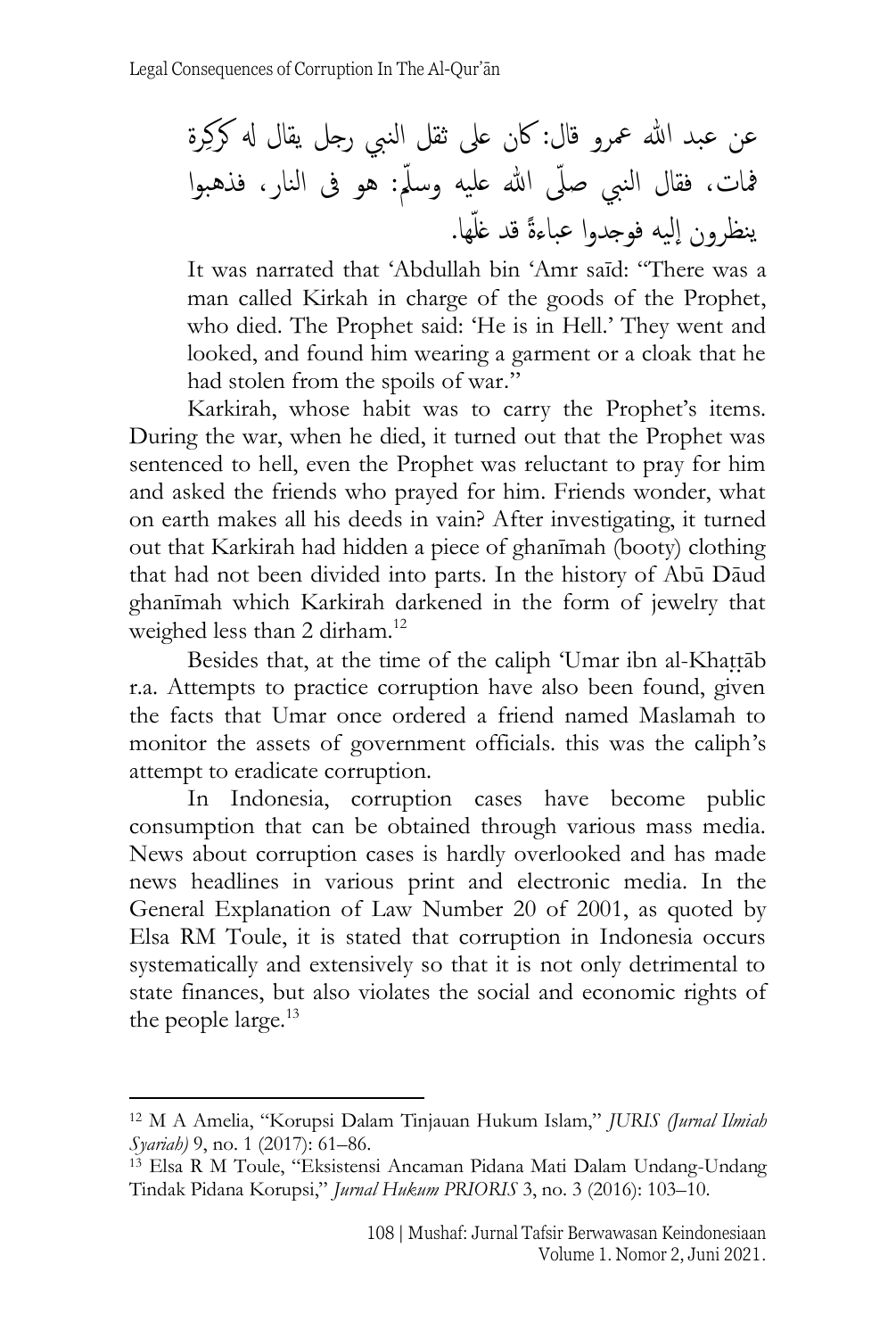Transparency International revealed that the Corruption Perception Index (CPI) in 2010 was 2.8 and was ranked 110 out of 178 countries. Transparency International Indonesia (TII) on Kamais (28/1/2021) released Indonesia's 2020 corruption perception index (CPI) at 37 with a ranking of 102. Compared to 2019 this index shows a decrease, namely down 3 points. However, even so, this condition still places the crime of corruption as an extra ordinary crime which must be tackled with extra methods.<sup>14</sup>

Looking at some of the historical facts above, it can be concluded that the practice of corruption has been found since the beginning of Islam, it's just that the term has not been in the form of corruption. al-Qur'an and hadith do not mention it through the verses and the text explicitly. Corruption cases are not clearly described in the al-Qur'an. For this reason, further research and contextualization of contemporary cases is needed.

#### **Corruption verses in the al-Qur'an**

Although there are no verses in the al-Qur'an that correspond to the meaning of corruption, after taking methodical steps for thematic interpretation according to al-Farmawī, several verses of the al-Qur'an are found related to the definition and practice of corruption, including:

*First:* QS. Āli 'Imrān [3]: 161: َّىف َ َّ تُو اَمةِ ُثُ َ ي قِ ْ َْوَم ال ا غَ َّل ي َ ْ ِت ِبم َأ ْل ي ُ ْغل َ َ َم ْن ي ُغ َّل و َ ْن ي َ أ نَِيبٍّى ِ َ َما َاكَن ل و ُوَن م َ ْظل ُ ُُهْ ال ي َ َسبَ ْت و ُ ُُّك نَْف ٍّس َما كَ

No prophet could (ever) be false to his trust. If any person is so false, He shall, on the Day of Judgment, restore what he misappropriated; then shall every soul receive its due, whatever it earned,- and none shall be dealt with unjustly.

<sup>14</sup> "Indeks Persepsi Korupsi Indonesia Pada 2020 Turun Jadi 37, Peringkat 102 Di Dunia," accessed April 26, 2021, https://nasional.kompas.com/read/2021/01/28/14120521/indeks-persepsikorupsi-indonesia-pada-2020-turun-jadi-37-peringkat-102-di.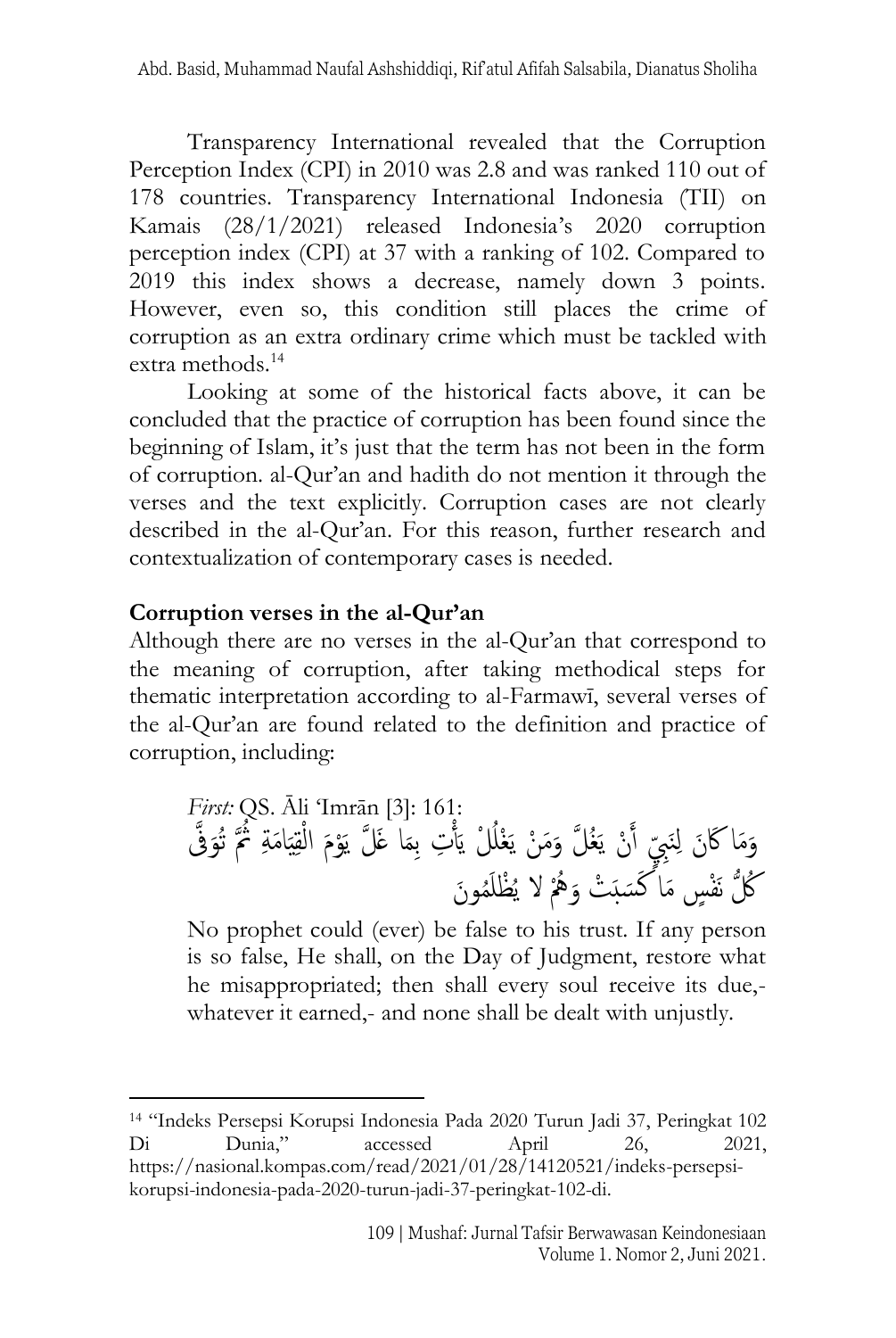According to Ibn Abbās, this verse was revealed during (after) the Battle of Badr. The people lost the thick cloth spoiled by the war and some of them (the hypocrites) said that Rasulullah saw. may have taken it. So Allah swt. lowered this verse and he was freed from the accusation. It cannot be Rasulullah SAW. do something like that because of Rasulullah saw. holy from all forms of treason in fulfilling the mandate, distributing spoils of war, as well as in other matters. Treason is a major sin and the prophet ma'shūm from such actions.

Regarding the magnitude of the sin of this act, the above verse says "If any person is so false, He shall, on the Day of Judgment, restore what he misappropriated", Ibn Kathīr said "in it there is a very strong threat". Even though the verse was revealed regarding spoils of war, it applies to all acts of corruption as explained by the scholars.<sup>15</sup>

*Second:* QS. Al-Nisā' [4]: 29: َ ُكوَن ِ َِتار َ ْن ت َ ال أ ِ ا ِطِل ا َ ب ْ ُ ُْك ِِبل َيْنَ ُ ُْك ب َ ال َ ْمو َ ُُُكوا أ ْ َمنُوا ال تَأ َن أ ي ََّّلِ ُّيَا ا َُّ ََي أ ةً َ ُوا أ َال تَْقتُل ُ ُْك و نْ ا ٍّض مِ َ ِح َع ْن ت ميًا َر َ ُ ُْك ر َّن ا َََّّلل َاكَنِب َسُ ُْك ا نُْف

غ<br>ا O ye who believe! Eat not up your property among yourselves in vanities: But let there be amongst you Traffic and trade by mutual good-will: Nor kill (or destroy) yourselves: for verily Allah hath been to you Most Merciful!

This verse explains that Allah swt. forbidding humans not to eat other people's property in a vanity way. Corruption is an act of taking someone else's property using vanity. Because corruption is one of the actions that is very detrimental to many people.<sup>16</sup>

*Third:* QS. Al-Baqarah [2]: 188:

ِريقًا ُُُكوا فَ ْ تَأ ِ ل ِ ُحََّّكم ْ ََل ال ِ ُوا ِِبَا ا تُ ْدل َ ا ِطِل و َ ب ْ ُ ُْك ِِبل َيْنَ ُ ُْك ب َ ال َ ْمو َ ُُُكوا أ ْ َال تَأ و ُ م َ تَ ْعل نُُْتْ َ أَ ِ و ا ِل النَّاِسِِب الُثْ َ ْمو َ ْن أم وَن ِ

<sup>15</sup> Ibnu Kathir, *Tafsir Al-Qur'an Al-Adhim Juz II* (Beirut: Dar al-Kotob al-Ilmiyah, 2017), 412.

<sup>16</sup> Ahmad Fawaid and Nafi'ah Mardlatillah, "Bias Ideologis Tafsir Hizb Al-Tahrīr," *MAGHZA: Jurnal Ilmu Al-Qur'an Dan Tafsir* 5, no. 2 (2020): 184–209, https://doi.org/10.24090/maghza.v5i2.4243.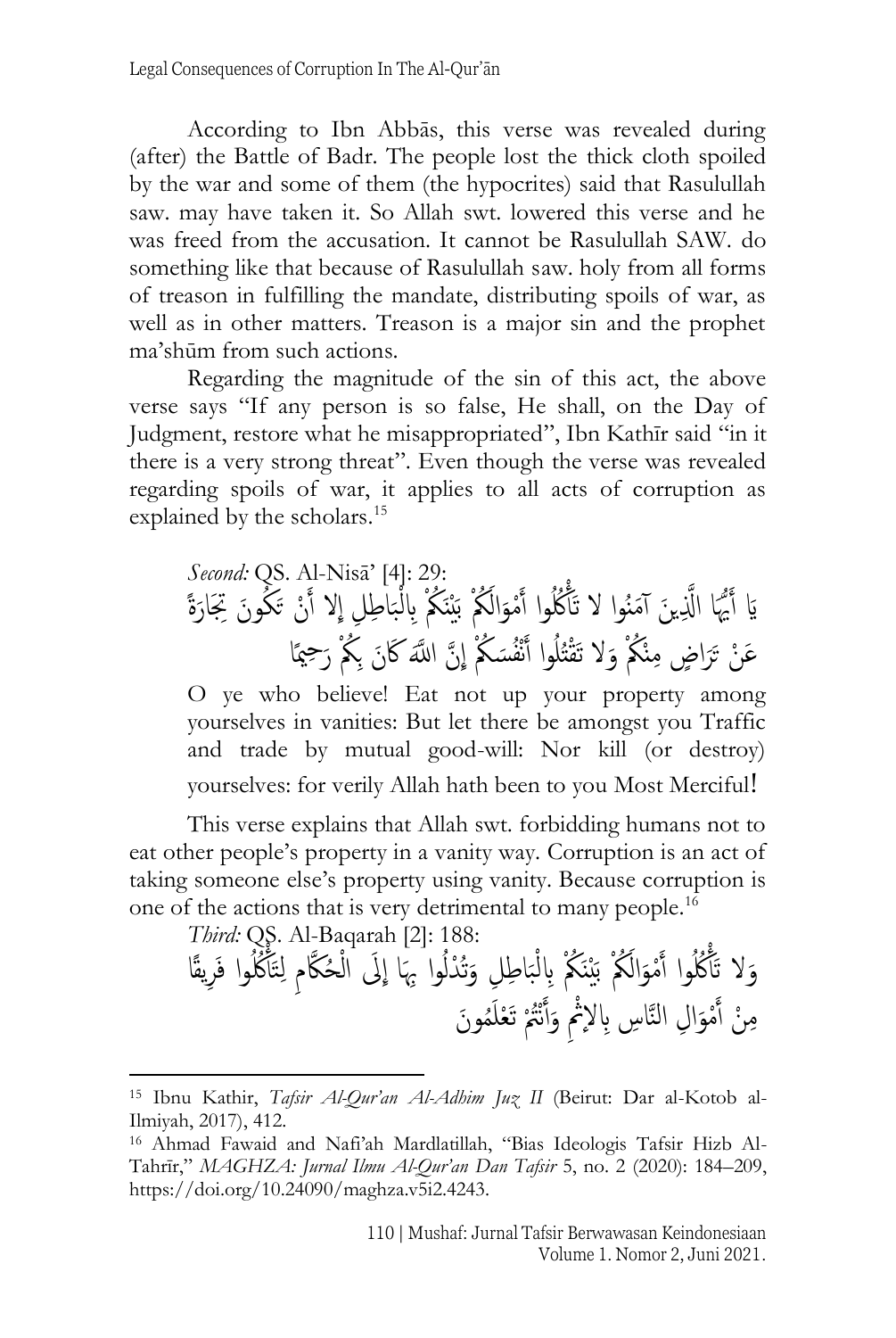And do not eat up your property among yourselves for vanities, nor use it as bait for the judges, with intent that ye may eat up wrongfully and knowingly a little of (other) people's property.

According to the Nūrul Qur'ān book that written by Alamah Kamal Faqih Imani, this verse prohibits Muslims from committing very bad actions. This verse tells us that it is not permissible to eat other people's property improperly (*bāt*}*il*) and seek wealth in the wrong way. Besides that, it is not allowed to seize other people's property by force and unfairly then the oppressor (the person who seizes the property) complains to the judges so that they will give the judges something as a gift or a bribe with the aim of possessing someone else's property by means of violence. If such a situation occurs, he has committed two major wrongs: eating other people's rights and bribery. 17

*Fourth:* QS. Al-Māidah [5]: 38 َن ا ََّّللِ ََّكال مِ َ ا ن َ َ ب ا كَس َ ِبم ً َجَزاء ا َ ِدَُّيُم ْ ي َ َّساِرقَُة فَاقْ َطُعوا أال َ َّساِرُق و ال َ و ا ََُّّلل َعِزيٌز َحِكٌي َ و

As to the thief, Male or female, cut off his or her hands: a punishment by way of example, from Allah, for their crime: and Allah is Exalted in power.

This verse describes the punishment for those who take other people's property without the knowledge of the owner (thief), namely by cutting off their hands, as a reward and ransom for sins because they have violated Allah's prohibition not to steal.

In connection with this verse, Ibn Kathīr in his interpretation, *Tafsīr al-Qur'ān al-Karīm*, explained that this verse was revealed regarding a woman who stole, so a person who claimed to be a victim of theft came and complained to the Prophet. by saying: "O Prophet, this woman has stolen our jewelery". So the women said "We will redeem it." The Prophet peace be upon him. said: "Cut off his hand". The people said: "We

<sup>17</sup> Allamah Kamal Faqih Imani, "Tafsir Nurul Quran," *Jakarta: Al-Huda*, 2006., 94.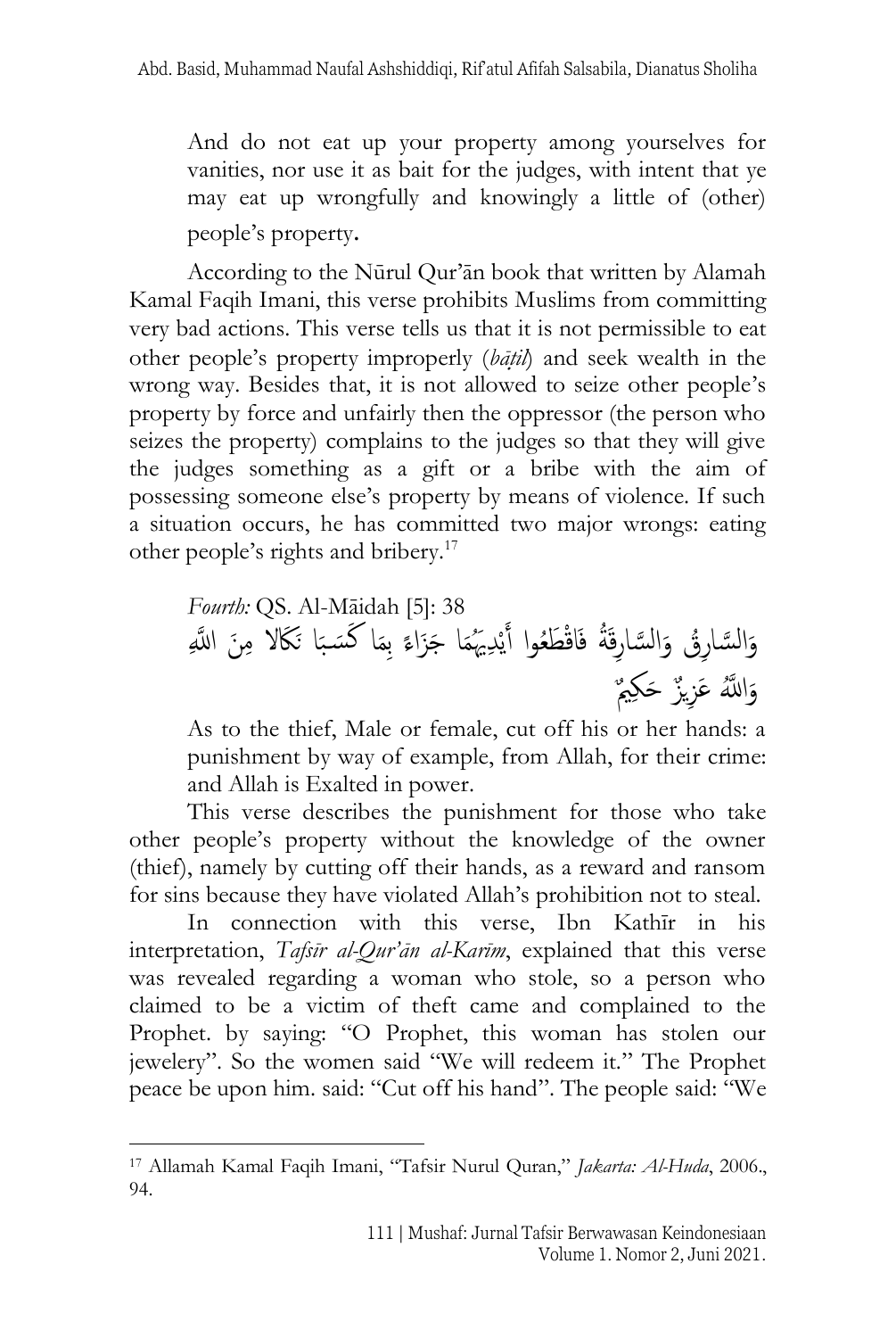will redeem it with 500 dinars." Then the Holy Prophet. said: "Cut off his hand". So, cut off the right hand of the thief. Then the woman asked: "O Rasulallah, is there a way to repent for me?" The Prophet peace be upon him. replied: "Now you are no longer a sinner. You are as if you were just born from your mother's stomach. Then come down the Q.S. Al-Māidah [5]: 38

Furthermore, from the several verses of corruption, it can be seen that several elements are inherent in corruption, including: *first*, the act of taking, hiding, embezzling the property of the state or society (Surah Al-Māidah [5]: 38); *second*, action against legitimate and valid norms (QS. Al-Baqarah [2]: 188 and QS. Al-Nisā '[4]: 29); *third*, Abuse of power, authority, or trust that is in him (QS. Al-Nisā '[4]: 29); *fourth*, for the sake of self, family, relatives, corporations or certain institutional institutions. Harming other parties, both society and the state (Surah Āli 'Imrān [3]: 161).

## **Khafī Alfāz**} **as a Narrative Research Methodology**

In the book *usūl al-tafsīr wa gawā'iduh*, the method of *Khafī Alfāz* is categorized as *Mubhām al-Dalālah*. Linguistically, *mubhām* means vague or unclear,<sup>18</sup> and *al-Dalālah*, means guidance. Meanwhile, according to the term, *mubhām al-Dalālah*, is a lafāz whose legal instructions or propositions are not clearly stated (vague). The disguise could be due to the obscurity of the lafaz itself or from not following *sīghah*. <sup>19</sup> Another definition mentioned by 'Abdul Wahhāb Khallāf, *mubhām al-dilālah* is any proposition that does not show the original meaning of the lafaz, but its meaning is characteristic or can be known through other matters beyond the connotation of the lafaz.<sup>20</sup>

Therefore, to understand the meaning of a verse, other instruments or tools that are outside the pronunciation are needed. *Khafī alfāz*} is divided into five kinds. Among others: *Khafī, Mushkil, Mujmal,* and *Mutashābih*. For the four kinds of *Khafī alfāz*}*,* according to the problems of corruption and *al-sāriq* that will be studied,

<sup>18</sup> Ahmad Warson Munawwir, *Al-Munawwir Kamus Arab – Indonesia* (Surabaya: Pustaka Progressif, 2018), 215.

<sup>19</sup> Al-Akk, *Usūl Al-Tafsīr Wa Qawā'iduhu*, 72.

<sup>20</sup> 'Abd al-Wahhab Khallaf, *Ilmu Usūl Al-Fiqh* (Kairo: Maktabah al-Da'wah al-Islāmiyah, t.th), 68.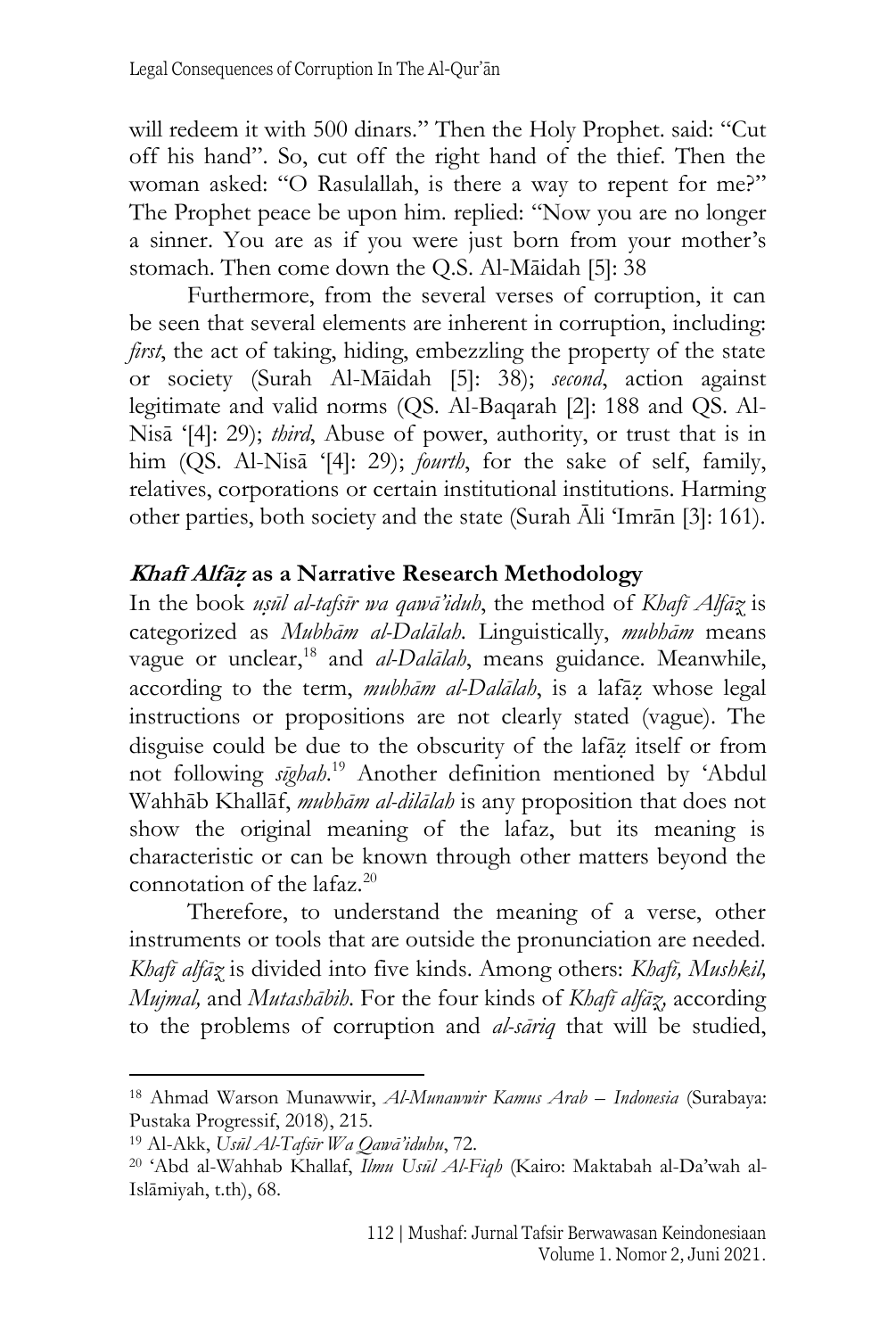researchers will discuss more broadly about *khafī*. Although some scholars' have classified *khafī* as *mutashābih*. 21

Meanwhile, *Khafī* is a nass which is not clear in its meaning, because something new has come.<sup>22</sup> Al-Sarkhasī in his book, said that what is meant by khafi is nass or *lafz* which is similar in meaning and the meaning of the pronunciation is vague. This is due to something new coming. *Lafz*} or *nas*}*s*} which is *khafī* here will not have a clear meaning except through in-depth research or study (*al-naz*}*ar wa al-ta'ammul*). The existence of *khafī* in the al-Qur'an is due to a new term that does not match the original lafaz. The new term, can be a special term or name and it can be a lower term than that name. $^{23}$ 

In the al-Qur'an, there are many examples of verses that can be extracted by law through this *khafī* rule approach. Among them are verses that explain adab to our parents. QS. al-Isrā '[17]: 23:

وَقَضَى رَبُّكَ أَلا تَعْبُدُوا إِلا إِيَّاهُ وَبِالْمَوَالِدَيْنِ إِحْسَانًا إِمَّا يَبْلُغَنَّ عِنْدَكَ اُ ل **ٔ** َب غ<br>اس نج<br>۔ َ ا<br>أ َ غِ<br>∙ غ<br>. و<br>م ده<br>با بر<br>بار <u>بر</u><br>م ة<br>م ا ة<br>م الُكِبَرَ أَحَدُهُمَا أَوْ كِلاهُمَا فَلا تَقُلْ لَهُمَا أُفَّ وَلا تَنْهَرْهُمَا وَقُلْ لَهُمَا قَوْلا <u>أ</u> أَم ة<br>أ ة<br>-أ<br>أ َ أأ كَرِيمًا

Thy Lord hath decreed that ye worship none but Him, and that ye be kind to parents. Whether one or both of them attain old age in thy life, say not to them a word of contempt, nor repel them, but address them in terms of honour.

This verse contains a prohibition against saying the word "ah" to our parents. And nowadays, many new terms are also similar to "ah". Like, ugly, stupid, lazy, and so on. These words are just coming terms. Allows the meaning to be higher than "ah" or vice versa, lower. In short, by using the *khafī alfāz* principle, then uttering words of disrespect, offending, and hurting both parents, either softer or harsher than the word "ah", the law remains the same, that is, equally prohibited.<sup>24</sup>

<sup>21</sup> M Quraish Shihab, *Kaidah Tafsir* (Tangerang: Lentera Hati Group, 2013), 82.

<sup>22</sup> Abuddin Nata, *Studi Islam Komprehensif* (Prenada Media, 2015), 43.

<sup>23</sup> Al-Akk, *Usūl Al-Tafsīr Wa Qawā'iduhu*, 433.

<sup>24</sup> al-Qurthubi, *Al-Jami' Li Ahkam Al-Qur'an Juz 1* (Beirut: ar-Risalah, 2006), 344.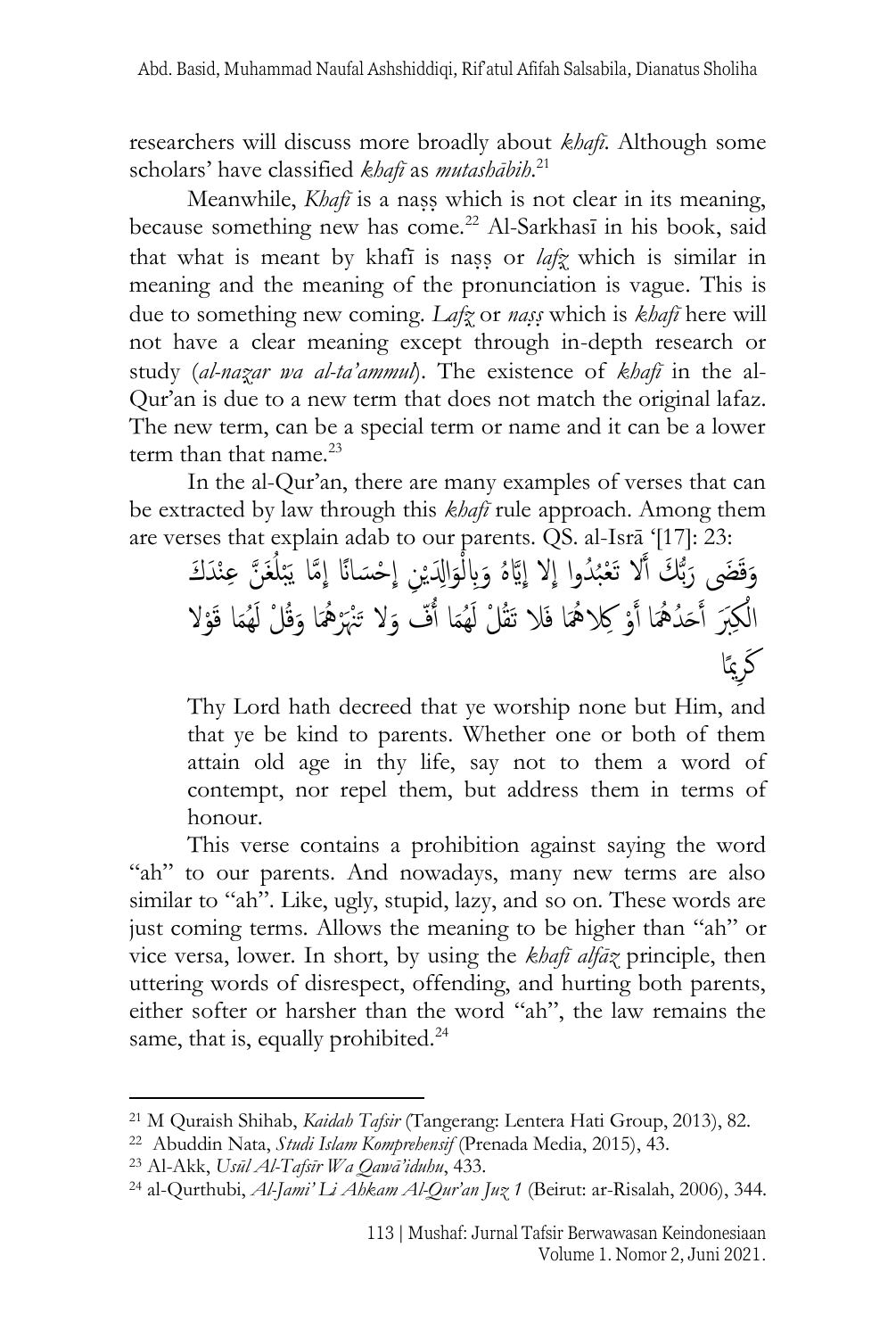### **Khāfī Alfāz**} **Perspective on Corruption Verses**

Related to the data exposure in the previous discussion about corruption in the al-Qur'an, from the theory of corruption to its legal consequences, is implied in the four chapters of the Qur'an, namely the QS. Āli 'Imrān [3]: 161, QS. Al-Nisā '[4]: 29, QS. Al-Baqarah [2]: 188, and QS. al-Māidah [5]: 38.

QS. Āli 'Imrān [3]: 161 implies that embezzlement of property is a form of corrupt practice. In this verse, the point of emphasis is the term *ghulul* which is defined as betrayal. Regarding this, al-Qurtubī in the book Tafsir al-Qurtubī explains that the word ghulūl has two meanings: a) taking the booty (war) of others (*yu'khadhu min ghanīmatih*) and b) desiring something in hiding (*ghalla shai' fī khafā'*). From these two meanings it can be said that *ghulūl* is betraying or stealing the booty secretly before it is distributed. But then, in language using the word ghulūl in the sense of treason in general, both in carrying out the mandate given by the community or people and personally for personal sake.

More clearly, Rasulullah saw. extends the meaning of *ghulūl* into two forms: *first,* commission, that is the act of taking something other than the salary that has been given. Regarding this, the Prophet said:

ِيب صىىل ا ىَُّلل ع َِبيه عن النى ْدَة عن أ ُري بن ب ال ِ ِيه وسىّل عن عبد ا ىَّلل قََ َ ل ُه رز نَا َزقْ ُه عَىل ٍّمعل فَر لنَا ََعد ذِِل فَهوغلول ْ من اس تَعم قًا فَام أ َخذ ب

Narrated Buraidah: The Prophet as saying: When we appoint someone to an administrative post and provide him with an allowance, anything he takes beyond that is unfaithful dealing.

*Second,* Prize, which is a gift that a person gets because of his position. About this Rasulullah saw. Said:

هَدَايَا الْعُمَّالِ غُلُوْلٌ اُ تہ<br>تم ْ

Rewards received by officials are corruption (*ghulūl*)

According to the Quraish Shihab, *ghulūl* (treason), which is mentioned in this verse, was revealed at the time of the Uhud war, during which the Muslims suffered defeat. One of the factors for this defeat was a betrayal. The archers who were given the task (mandate) to remain in their position on the hill turned out to be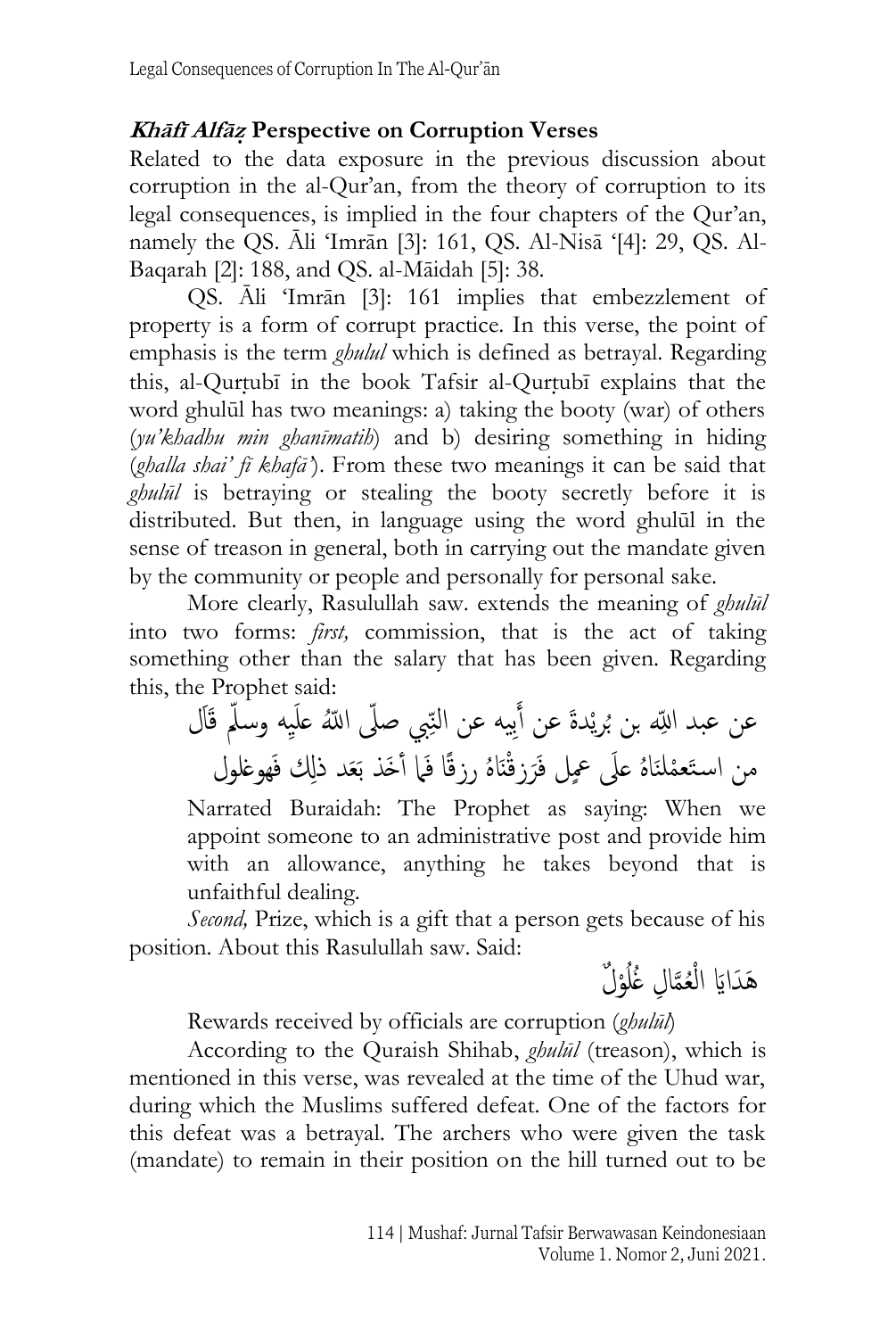descending prematurely (there was a command) to take the spoils of war because they were afraid of being monopolized by other members of the army and according to other opinions because they were worried that Rasullah saw. won't share it.<sup>25</sup>

Furthermore, Quraish Shihab added that the equivalent of *al-ghulūl* is *al-fād*}*īh*}*ah*, which means defiling and shame. This equivalent is very suitable when it is associated with acts of corruption because taking something that is not their right is indeed a very bad act (defamatory and shameful) and contrary to the principle of *lillāh ta'ālā* (striving in the nets of Allah swt.). From this it can then be concluded that ghulūl has an emphasis on betrayal of the trust that has been entrusted. The perpetrator of the ghulūl must be responsible for what he has hidden.<sup>26</sup>

QS. Al-Nisā '[4]: 29, implies that cheating is one form of corruption. The emphasis on this verse is the lafz} "*amwāl*" (treasure) and "*bainakum*" (among you). The treasure case in this verse is about commerce and cooperation. Property is actually "belonging" together, in the sense that it must circulate and produce mutual benefits.

Therefore, in cooperation, assets should be illustrated as being in the middle (*bainakum*). Something that is between two sides should be in the middle. This is important because in working together each party tends to draw the one in the middle towards each other, even if possible they will be drawn as close as possible to their respective positions. For that, in QS. Al-Rahmān: 9 Allah gave the balance and ordered to "*bi al-qist*}" not "bi al-adl". This is important to be echoed because wealth can trigger someone to commit vanity and justify any means.

QS. Al-Baqarah: 188 implies that bribery is a form of corrupt practice. The emphasis point in this verse is "*tudlū*" or *al* $i$ *dlā*', which means lowering the bucket to get water. Taba'tabā'ī explains that the notion of lowering the bucket into a source whose purpose is to get water is the same as the practice of bribery

<sup>25</sup> Shihab, *Kaidah Tafsir*, 315.

<sup>26</sup> M Quraish Shihab, *Tafsir Al-Misbah*, *Jakarta: Lentera Hati*, vol. 2 (Jakarta: Lentera Hati, 2002), 322.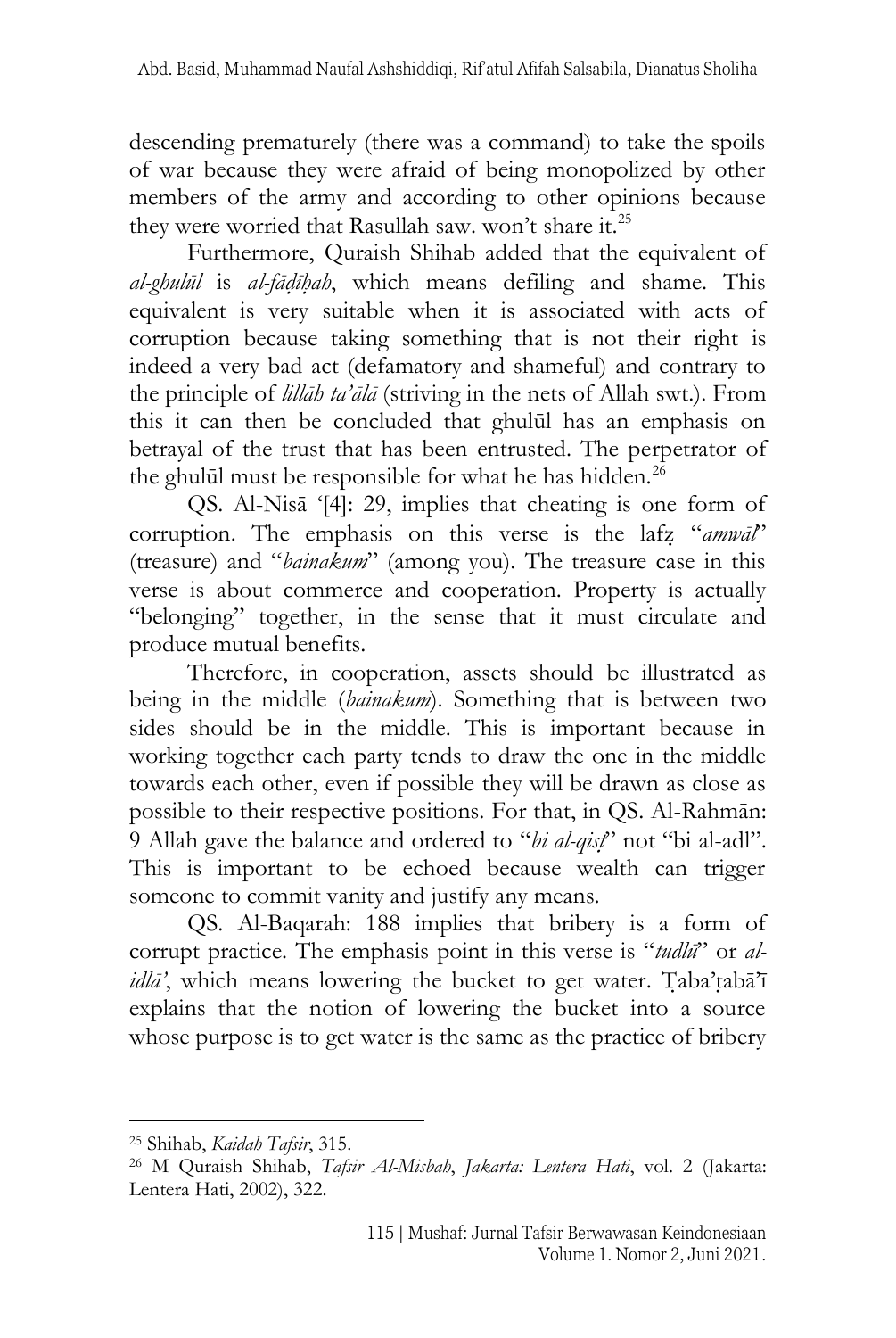which is carried out in secret.<sup>27</sup> This logic fits very well, because when a bucket is put in the well, no one else can see it. Thus, automatically, other people also do not know that a bucket is trying to take water (benefit) from the well. This is the same as the state of the practice of bribery which is deliberately disguised from the public so that the purpose of the bribery remains safe under control without anyone being suspicious and knowing.

Furthermore, in this verse there is also a prohibition against eating other people's possessions in a vanity way. Furthermore, when it is linked to corrupt practices, the meaning referred to in this paragraph is bribing judges and the like who have the power to exempt the bribe perpetrator from prosecution. Ironically, as stated in the text of this verse, the person who is bribed (judge) is not ignorant of that the act is wrong and vanity. However, because the judge received bribes, he then deceived himself and used his skills to defend people in paying bribes even if he was wrong. This act, which is currently known as the judicial mafia, has become an open secret. Facilitation payments given to prosecutors or judges seem to be a legal requirement for a trial. The court is now no longer an institution that tries to seek and uphold justice, but is an institution full of deception.

There is no definite explanation regarding the law of this bribery practice in the Qur'an. However, the presentation of *fi'il nahī* at the beginning of the verse in this discussion shows that this practice is haram to do, because it is detrimental to oneself and the people in general. QS. al-Māidah [5]: 38, implying punishment for the perpetrators of corruption with a sample sample of thieves (*alsāriq*). What is meant by *lafz*} *al-sāriq* is taking treasure in a hidden or stored place without the knowledge of the owner and by secretly or secretly. And according to the article, the thief will be subject to cutting off his hand.

In connection with theft cases, in modern times we see that there are many modes used by someone to take things that are not their right. Sometimes by robbing, pickpocketing, cheating, and what is familiar and rampant lately is corruption. This is what is meant by some new terms that do not match the original lafaz. In

<sup>27</sup> Husain Thabathabai, *Tafsir Al-Mizan Juz VIII* (Beirut: Muassasah al-Alami, 1997), 91.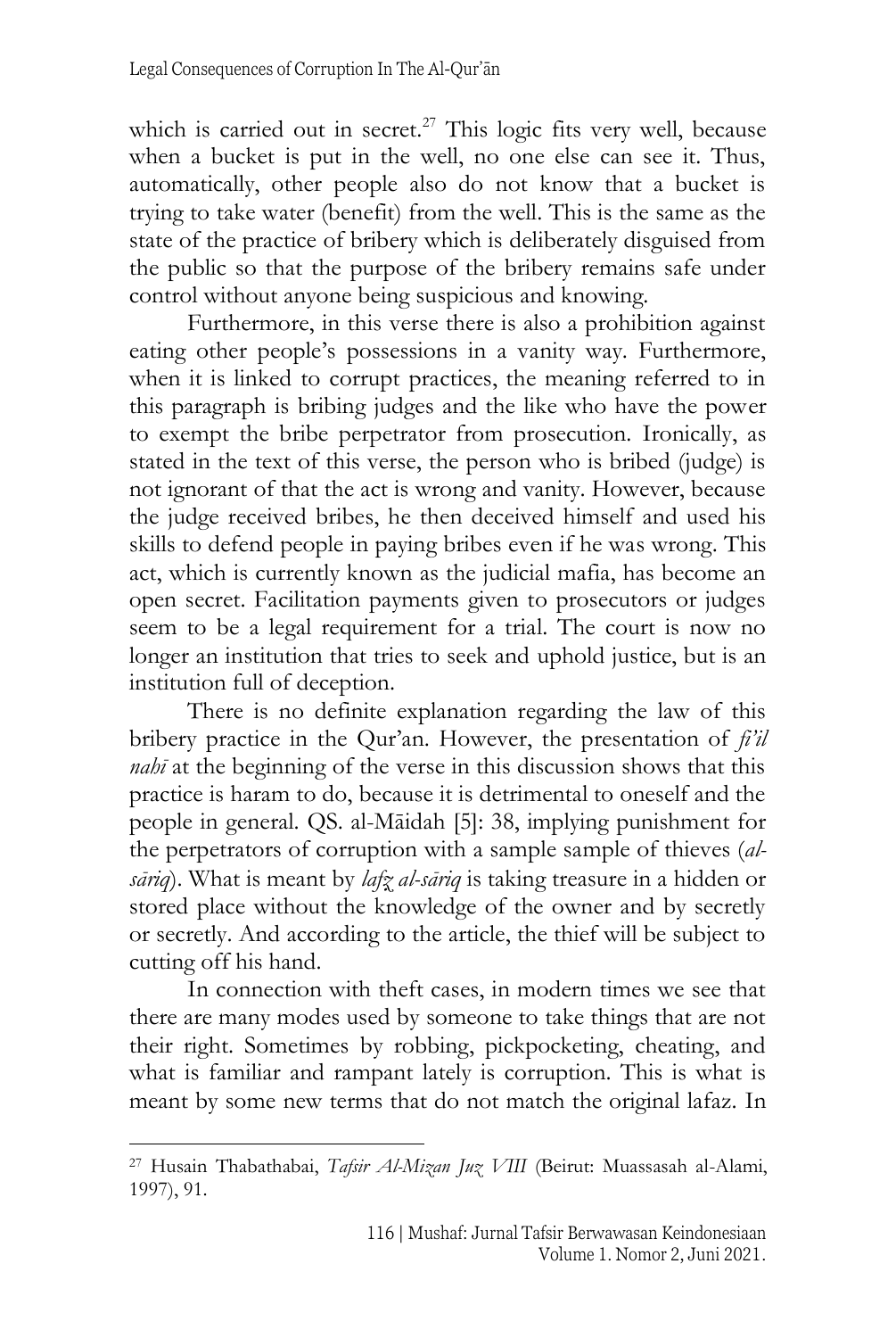many translated works and interpretations of the Qur'an, there are no translators and interpreters who interpret sāriq as corruption. However, that does not mean that the law and punishment for corruptors are not mentioned in the Qur'an. It's just that about this, the verse of the Qur'an sometimes requires verses and other tools to be captured by readers and interpreters.

Furthermore, looking at the definition of al-sāriq and its relation to the rules of *khafī al-fāz*}, pickpockets and thieves of the shroud in the grave can be called a lower term than al-sāriq. Pickpockets, take other people's belongings that are stored less neatly or less hidden. Meanwhile, the thief of the shroud in the grave takes things that are worthless and not where they are supposed to be stored. On the other hand, robbers can be said to be higher in character than al-sāriq. The robbers actually took the valuables belonging to other people by force and not secretly. The owner of the property is conscious. Likewise with corruption, taking property (money) that does not belong to him in a very "neat" and intriguing manner. As if in the public he did not practice theft.

Of these several new terms from "*al-sāriq*", it is necessary to conduct an in-depth study. So that we know whether something new is heavier or lower in meaning. Which then can also be determined the law and punishment for his actions.<sup>28</sup> Looking at the definition and elements of corruption that have been described above, of course, corruption is much higher in the type of criminal act than stealing, for the following reasons: *first,* the term stealing is more synonymous and is aimed at a person, making the consequences or punishment for his actions lighter. Unlike the case with corruption, which usually targets more at a group, agency or an institution; *second*, In addition, the amount taken from criminals is usually far greater than that of thieves; *third,* corruption is more general and has a wider range of objects. If stealing is identical to property, property, or nominal, then corruption is not the case. The elements of corruption are broader, apart from those

<sup>28</sup> Ibnu Kathir, *Tafsir Al-Qur'an Al-Adhim Juz IV* (Beirut: Dar al-Kotob al-Ilmiyah, 2017), 116.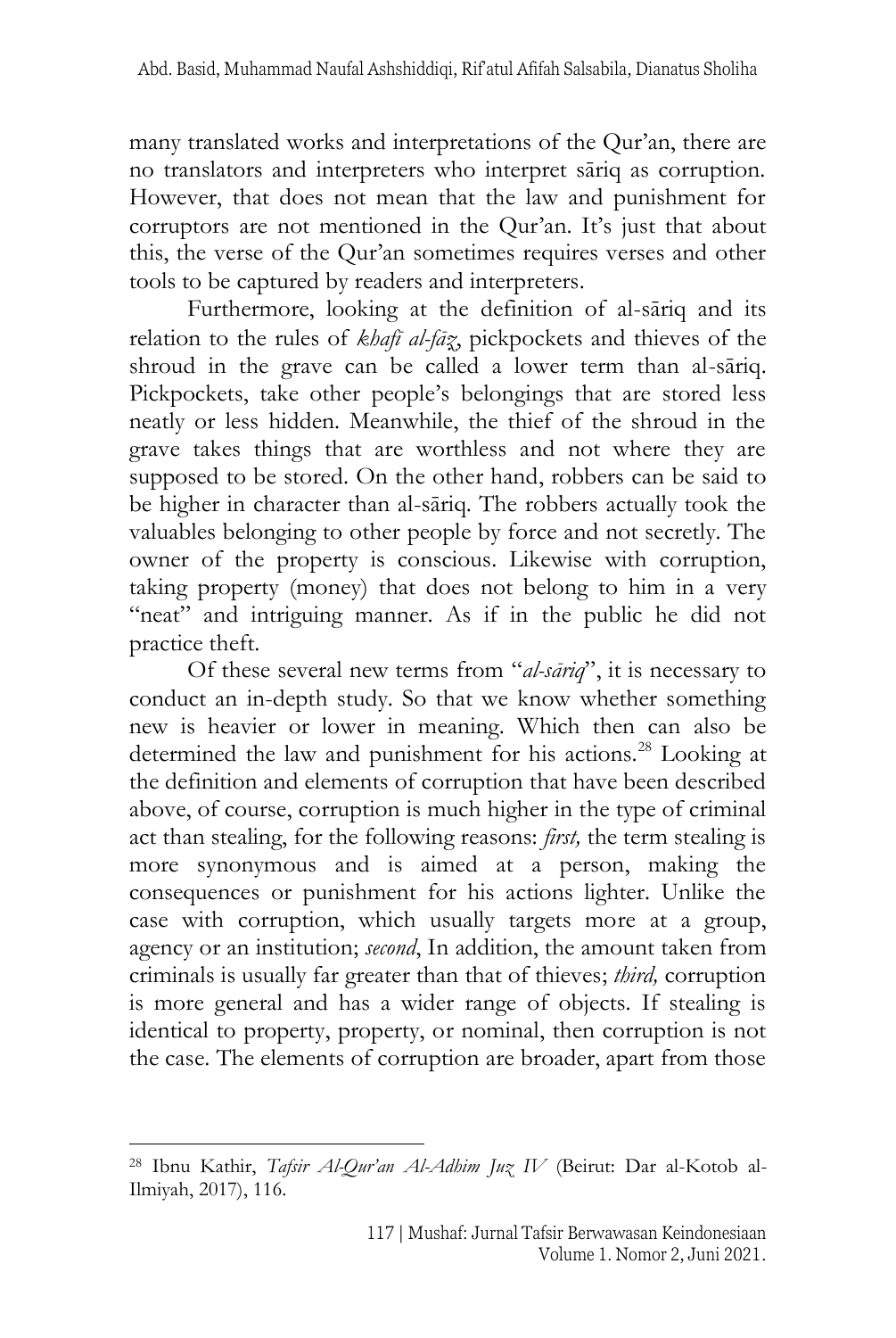mentioned in the case of theft, corruption also includes the abuse of power, authority or mandate that is in him.

### **Legal Consequences for Corruptors; some Qur'anic Perspective**

Al-Qur'an does not explicitly mention the practice of corruption and legal sanctions for the perpetrators. However, implicitly and substantially, which is covered in the definition of corruption and the four paragraphs above and their terms, there are several sanctions for corruptors. The doer of ghulūl (Surah Āli 'Imrān [3]: 161), which is then confirmed through the hadith of the Prophet. that the perpetrator of Gulūl is sanctioned by not being disobeyed when he dies and his prayers and alms obtained from the ghulūl property are not accepted. About this sanction is mentioned in a hadith:

عن مصَعب بْن سْعد قَالَ دخل عبد اللِّه بْن عُمَر علَى ابْن عاِمر ِ ب مُوُدهُ وهو مريض فَقاَل أَلَا تَدعُو اللّه لِي يَا ابْن عُمَر قَال إِنّي سَمعت غِ<br>ح ي رُسوَلِ اللهِ صلّى الله علَيه وسلّم يَقوُل لَا تُقبَلُ صَلَاةٌ بِغَيرٍ طُهورٍ وَلَا ِ<br>أ  $\ddot{\cdot}$ َق َ صَدقَةٌ من غُلُول.

It was narrated from Simak bin Harb, that Mus'ab bin Sa'd said: " 'Abdullah bin 'Umar came to visit Ibn 'Amir when he was sick and he said: 'Won't you supplicate to Allah for me, O Ibn 'Umar ?' He said: 'I heard the Messenger of Allah say: "No Salat is accepted without Wudu' (purification), and no charity (is accepted) that comes from Ghulul.

In another hadith it is mentioned:

عن زيْد بْن خالِد الْجهنِي أن رجلا من أصحاب النِّبي صلَّى الله عَلَيِه َ وسلّم تُوَّقِيَ يوم خْيبَر فَذْكُروا ذَلِك لِرُسوِل اللّهِ صلّى الله علَيه وسلّم ِ<br>ا ;<br>∶' فَقال صلُّوا عَلَى صاحبِكم فَتَغَيَّرت وجوه النّاس لِذلِك فَقال إِن ِغ صاحبَكم غل في سبِيِل الله فَفتَّشـنَا متَاعه فَوَجدنَا خَرَزا من خَرز َُّيود ال يساوي درُهني.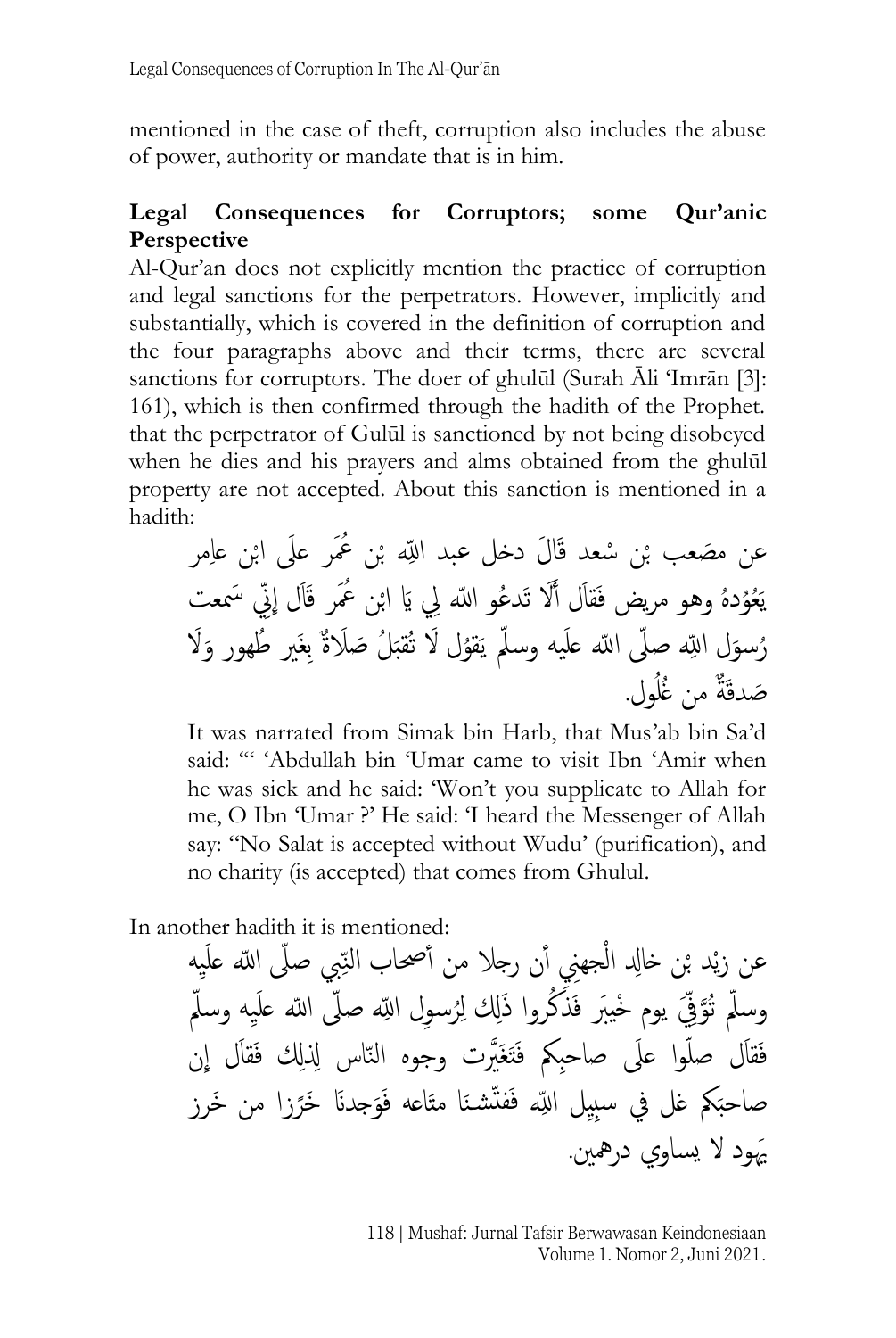Narrated Zayd ibn Khalid al-Juhani: A man from the Companions of the Prophet died on the day of Khaybar. They mentioned the matter to the Messenger of Allah. He said: Offer prayer over your companion. When the faces of the people looked perplexed, he said: Your companion misappropriated booty in the path of Allah. We searched his belongings and found some Jewish beads not worth two dirhams.

The perpetrator of corruption (QS. Al-Baqarah [2]: 188) is not clearly cited regarding the legal sanction. It's just that, it is forbidden and haram considering the presentation of *fi'il nahī* at the beginning of this verse, because it is detrimental to oneself and the crowd. However, when it is related to rishwah which is the equivalent of the word *idlā'*, then there is a strict sanction made clear by the hadith of the Prophet. that the perpetrator of rishwah, whether bribed or bribed, will be cursed by Allah SWT. and later in the hereafter will be found in hell.

In another hadith it is mentioned:

ْ ي َ ْيب ُهر َع ْن اَ ْهِ ي َ َ ُسو ُل ِهللا َصَىل ُهللا عَل َ َل ر َة قا َِش َ ى ر اِ َع َن ُهللا الر َ َؤسَّّلَ ل ُ ْرتَ ِشَ م ْ ال َ ُحُْكِ و ْ ىف ال .

The Messenger of Allah cursed the one who bribes and the one who takes a bribe

In another hadith narrated by Imām al-T}abrānī is mentioned:

عَنْ عَبْدِ اللَّهِ بن عَمْرٍو ، قَالَ: قَالَ رَسُولُ اللَّهِ صَلَّى اللَّهُ عَلَيْهِ وَسَلَّمَ:"الرَّاشِي **ٔ** ي َ َّ وَالْمُرْتَشِي فِي النَّارِ ْ َ

Narrated from 'Abdullah Ibn 'Umar, Said: Prophet Muhammad Said: bribes and the one who takes a bribe in hell.

Finally, the perpetrator of theft or taking the rights of others secretly (QS. Al-Māidah [5]: 38) is strictly sanctioned by the al-Qur'an by cutting off the hand, whether the thief is a man or a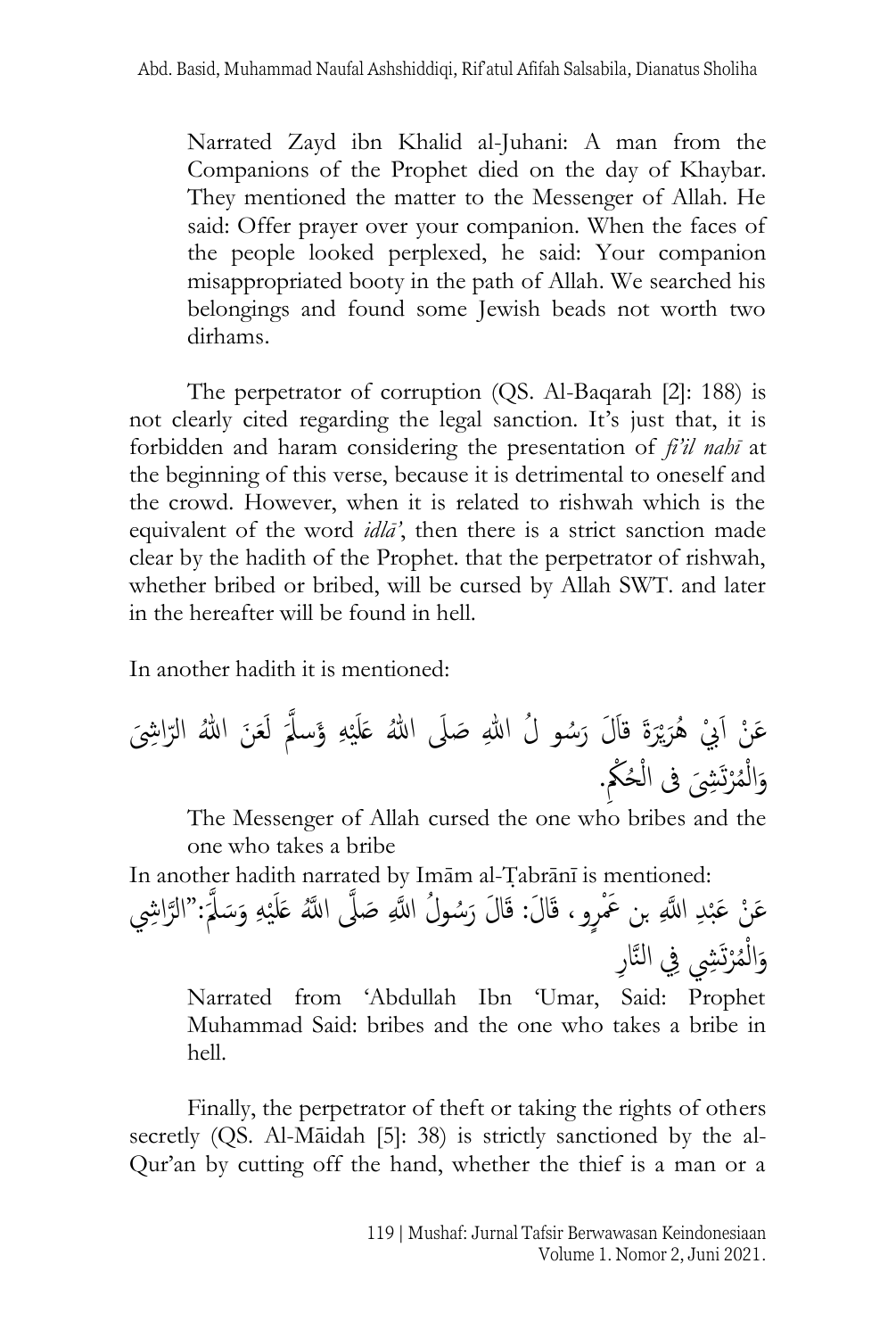woman. From the legal sanctions imposed on the perpetrators of one of the forms of corruption mentioned above, through the verses and hadiths of the Prophet, all of them are in the form of moral sanctions, namely the perpetrators of *ghulūl* who are not ignored when they die and the perpetrators of bribes with retribution from hell in the hereafter. There are no criminal sanctions that should be imposed on them. Criminal sanctions in the world are only emphasized on the perpetrators of theft, namely cutting off their hands in the last verse, QS. al-Māidah [5]: 38.

For that, from basing it on the text (al-Qur'an and hadith), it is necessary to formulate an anti-corruption interpretation, which can be based on one of the rules of interpretation, namely the rule of *khafī alfāz*). With this, corruption whose scope and practice is broader than theft, which not only takes the rights of others secretly and secretly, with the principle of *khafī alfāz* the penalty can be compared to a thief, namely the punishment of cutting off the hand. Simply put, even a thief is cut off his hand, let alone a corruptor who is more severe and harms many people.

From the explanation about thieves and corruptors using the *khafī alfāz*} approach above, it can be concluded that corruption in legal status and punishment is the same as a thief. If in the Qur'an, the law of stealing is considered a disgraceful act, then it is also an act of corruption. If in the Qur'an a thief is punished by cutting off his hand, then this is the case with the corruptor.

But what needs to be emphasized is that those who get sanctions are thieves and corruptors, not those who steal and those who are corrupt. Thieves and corruptors mean they are the ones who have repeatedly committed these despicable acts. In this sense, people who steal and commit corruption for the first time will not be subject to sanctions. For this reason, there is a point of difference between a thief and a person who steals and between a corruptor and a corrupt person. Regarding this point of difference, it can be logged and emphasized by the munāsabah (relationship) beginning and the end of the verse of the letter al-Māidah [5]: 38, namely *lafz*} *al-sāriq* (beginning of the verse) and *ghafūr* (end of the verse), the attribute of Allah, the Most Forgiving.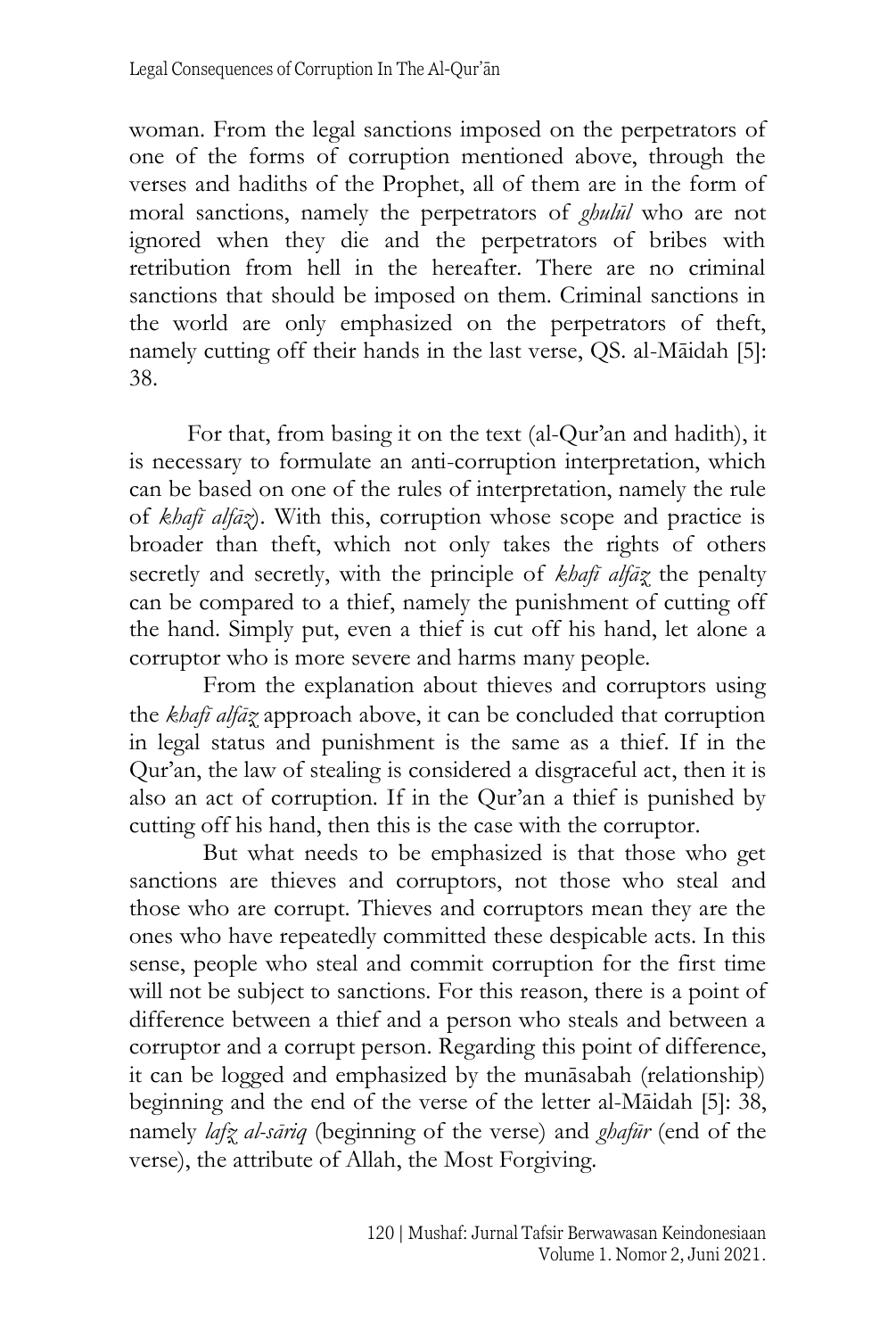In his interpretation, Al-Mishbah, M. Quraish Shihab quoted Imam Ghazali's opinion that *al-Ghaffār* is showing beauty and covering up ugliness. Sins are a part of the ugliness which He covers by not revealing one's badness in the world and putting aside their torments in the hereafter. Likewise, the sins of thieves and corruptors were originally covered by Allah by not showing their ugliness and attitude so that people and the government did not know them. However, because he repeatedly stole and committed acts of corruption, Allah no longer covered his mistakes and when thieves and corruptors were caught. When he was caught, the public suspected that this was the first time he was stealing and corrupt, even though in essence the act had been done over and over again, but previously it was not known because of the nature of Allah's ghaffār. From this it is clear and clear that there is a difference between a thief and a person who steals and between a corrupt person and a corrupt person.<sup>29</sup>

In a narration it is stated that Sayyidina 'Alī r.a. still sanction someone who is caught stealing even though he has sworn many times that this is the first time he has stolen. In the end, after the legal sanction was carried out Sayyidina 'Alī aroused his heart and asked him and the thief to admit that he had committed theft many times. In addition, it should be noted that the penalty for cutting off a hand will only be imposed if the item taken is a valuable item and reaches the minimum limit of onequarter dinar or the equivalent of 60 US dollars. Corruptors are penalized by cutting off their hands when the number and policy reaches the minimum limit above. Sanki cutting hands here does not have to be and always is interpreted as essential. The meaning of *majāzī* can be an alternative interpretation, especially if it is related to the Indonesian context, which is not an Islamic state and its people are diverse. The meaning of *majāzī* "cutting off the hand" can mean the paralysis of the performer's ability. In the sense that sanctions for corruptors are sanctions that lead to the crippling of power and ability, such as imprisonment, policies and other assets confiscated.

<sup>29</sup> Shihab, *Tafsir Al-Misbah*, 112.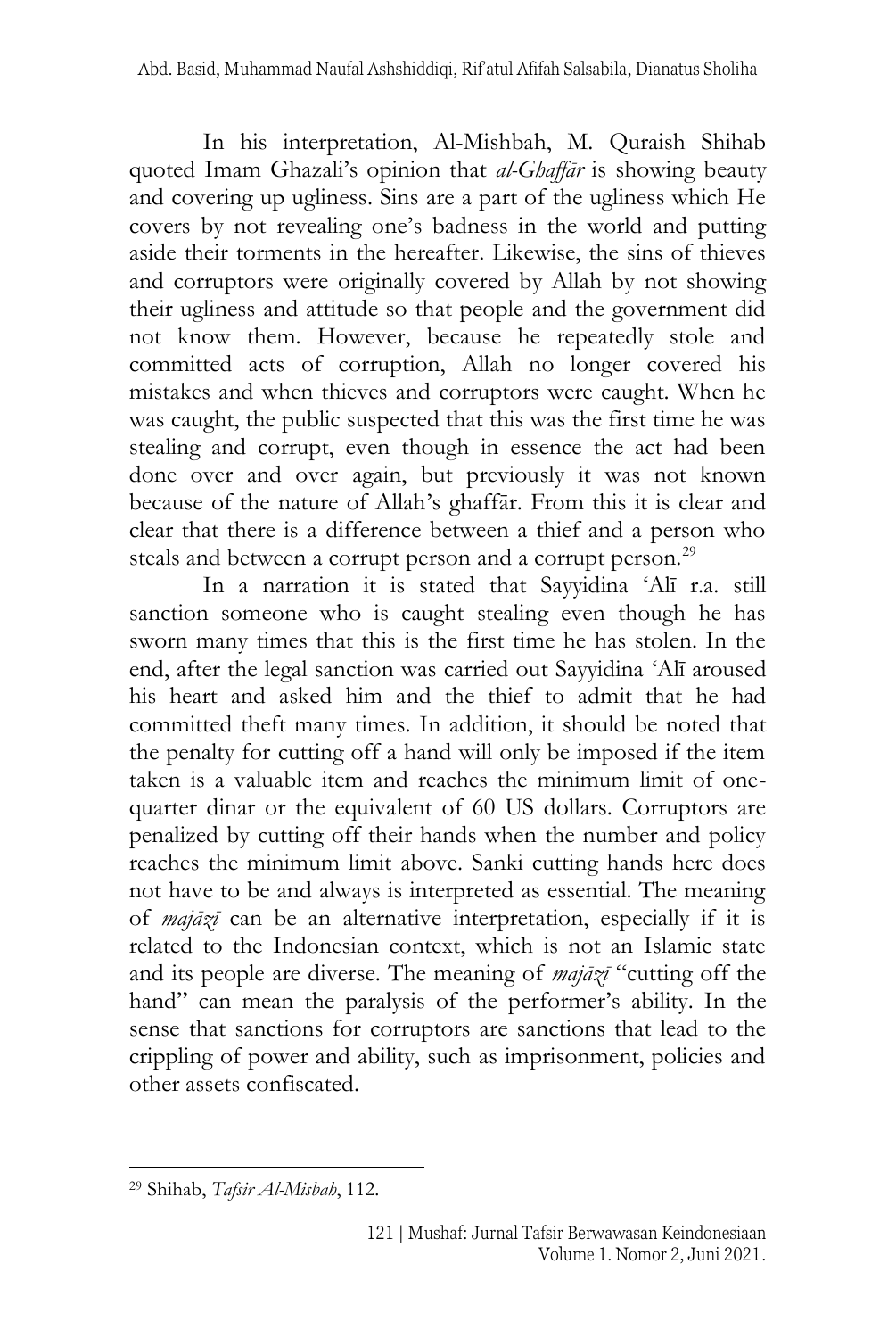The meaning of this *majāzī* will find its origin when it is associated with the culture and language of the Arabs when this verse 38 of surah al-Māidah was revealed. As stated by M. Quraish Shihab, the word *faqtulū aidiyahumā* when interpreted is essentially not in line with the Prophet's practice. also not known by the Arabic speaking community at the time of the revelation of the al-Qur'an. Besides the meaning of *majāzī*, there is also an opinion that understands that the sanction is the highest punishment in a country. Thus, in the context of Indonesianness, a judge can sentence a corruptor with a lighter sentence than the sanction of cutting off a hand if there are things that can alleviate it.

### **Conclusion**

From the explanation of the interpretation of the corruption verses, it can be concluded that; *first*, by using the principle of the interpretation of *khafī alfāz*}*,* corruption can be equated with theft (*al-sāriq*). The logic is that the practice and the consequences of stealing and corruption are both detrimental and tyrannical to others. However, in terms of language, corruption is more common than *al-sāriq*. If *al-sāriq* is only synonymous with property and property, corruption also includes betrayal or insecurity, such as abuse of authority, power, and the like.

*Second*, the punishment for corruptors is the same as the penalty for thieves, namely cutting off their hands. The purpose of the term cutting off hands is to paralyze power and ability, such as imprisonment, confiscation of power and property, or according to the opinion of some scholars, namely the maximum sentence according to a government court decision, namely a judge.

### **Bibliography**

- 'Abd al-Wahhab Khallaf. *Ilmu Usūl Al-Fiqh*. Kairo: Maktabah al-Da'wah al-Islāmiyah, n.d.
- Al-Akk, Khālid' Abd al-Rahmān. *Usūl Al-Tafsīr Wa Qawā'iduhu*. Beirūt: Dār al-Nafāis, 1986.
- al-Qurthubi. *Al-Jami' Li Ahkam Al-Qur'an Juz 1*. Beirut: ar-Risalah, 2006.
- Al-Zuhailī, Wahbah. *Al-Tafsīr Al-Munīr*. Damaskus: Dār al-Fikr, 2009.
- Amelia, M A. "Korupsi Dalam Tinjauan Hukum Islam." *JURIS*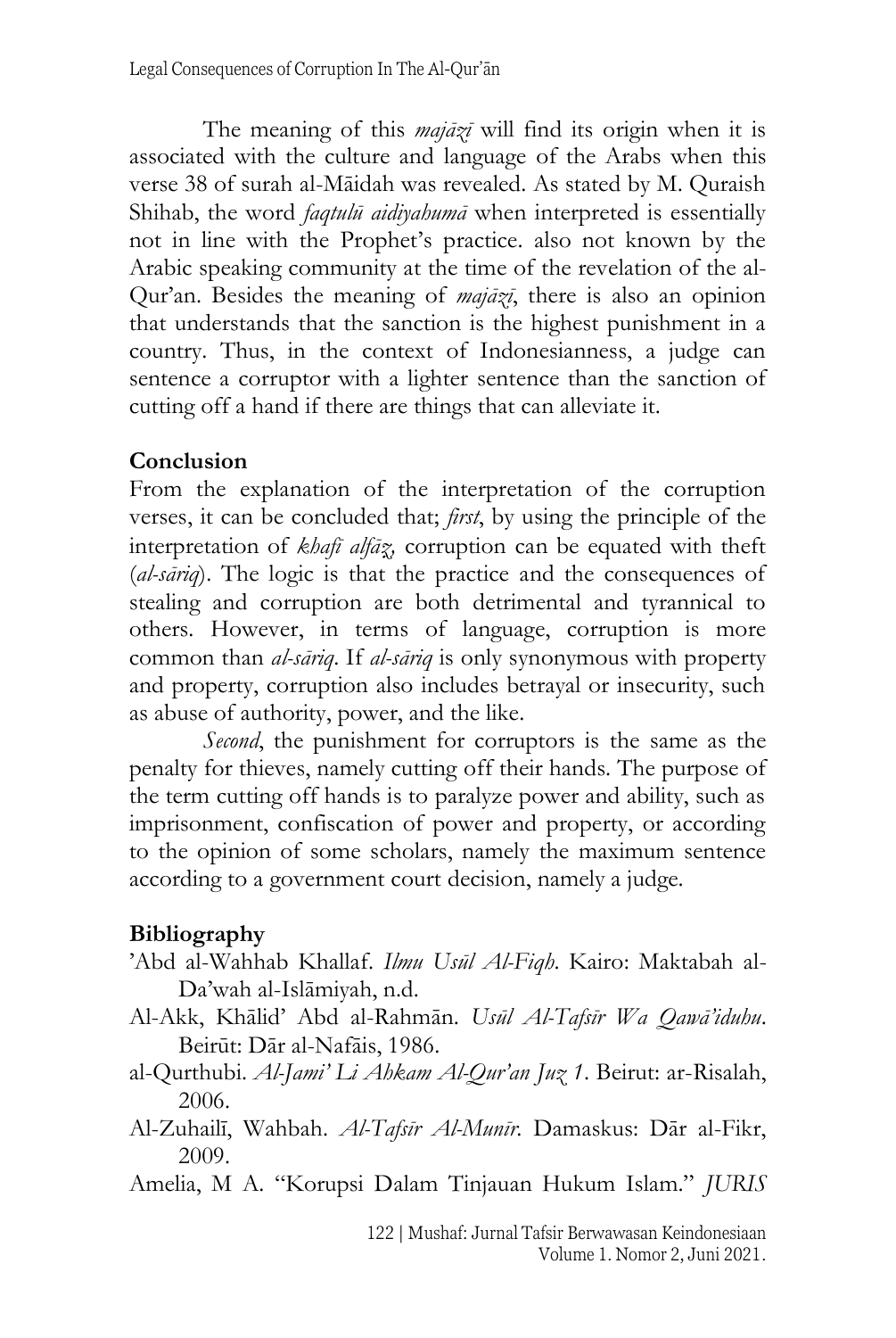*(Jurnal Ilmiah Syariah)* 9, no. 1 (2017): 61–86.

- Anwar, Syamsul. "Fikih Anti Korupsi Perspektif Ulama Muhammadiyah." *Jakarta: Majelis Tarjih Dan Tajdid Pimpinan Pusat Muhammadiyah*, 2006.
- Arifin, Zainul, and Irsan Irsan. "Korupsi Perizinan Dalam Perjalanan Otonomi Daerah Di Indonesia." *Lex Librum: Jurnal Ilmu Hukum* 5, no. 2 (2019): 887–96.
- Atmasasmita, Romli. *Sekitar Masalah Korupsi: Aspek Nasional Dan Aspek Internasional*. Mandar Maju, 2004.
- Basid, Abd. "PENINGKATAN TARIF HIDUP LAYAK MELALUI PRODUKTIVITAS BEKERJA PERSPEKTIF AL-QUR'AN." *Jurnal Studi Ilmu-Ilmu Al-Qur'an Dan Hadis* 21, no. 1 (2020): 173–92.
- Birahmat, Budi, and Syarial Dedi. "Korupsi Dalam Perspektif Alquran." *FOKUS Jurnal Kajian Keislaman Dan Kemasyarakatan* 3, no. 1 (2018): 65–85.
- Danil, Elwi. *Korupsi: Konsep, Tindak Pidana Dan Pemberantasannya*. PT. RajaGrafindo Persada, 2021.
- Fawaid, Ahmad. "Kaidah Mutarâdif Al-Alfâz Dalam Al-Qur'an." *Mutawatir: Jurnal Keilmuan Tafsir Hadith* 5, no. 1 (2015): 142– 57.
- Fawaid, Ahmad, and Nafi'ah Mardlatillah. "Bias Ideologis Tafsir Hizb Al-Tahrīr." *MAGHZA: Jurnal Ilmu Al-Qur'an Dan Tafsir* 5, no. 2 (2020): 184–209. https://doi.org/10.24090/maghza.v5i2.4243.
- Husain Thabathabai. *Tafsir Al-Mizan Juz VIII*. Beirut: Muassasah al-Alami, 1997.
- Ibnu Kathir. *Tafsir Al-Qur'an Al-Adhim Juz II*. Beirut: Dar al-Kotob al-Ilmiyah, 2017.
	- ———. *Tafsir Al-Qur'an Al-Adhim Juz IV*. Beirut: Dar al-Kotob al-Ilmiyah, 2017.
- Imani, Allamah Kamal Faqih. "Tafsir Nurul Quran." *Jakarta: Al-Huda*, 2006.
- "Indeks Persepsi Korupsi Indonesia Pada 2020 Turun Jadi 37, Peringkat 102 Di Dunia." Accessed April 26, 2021. https://nasional.kompas.com/read/2021/01/28/14120521/ indeks-persepsi-korupsi-indonesia-pada-2020-turun-jadi-37 peringkat-102-di.